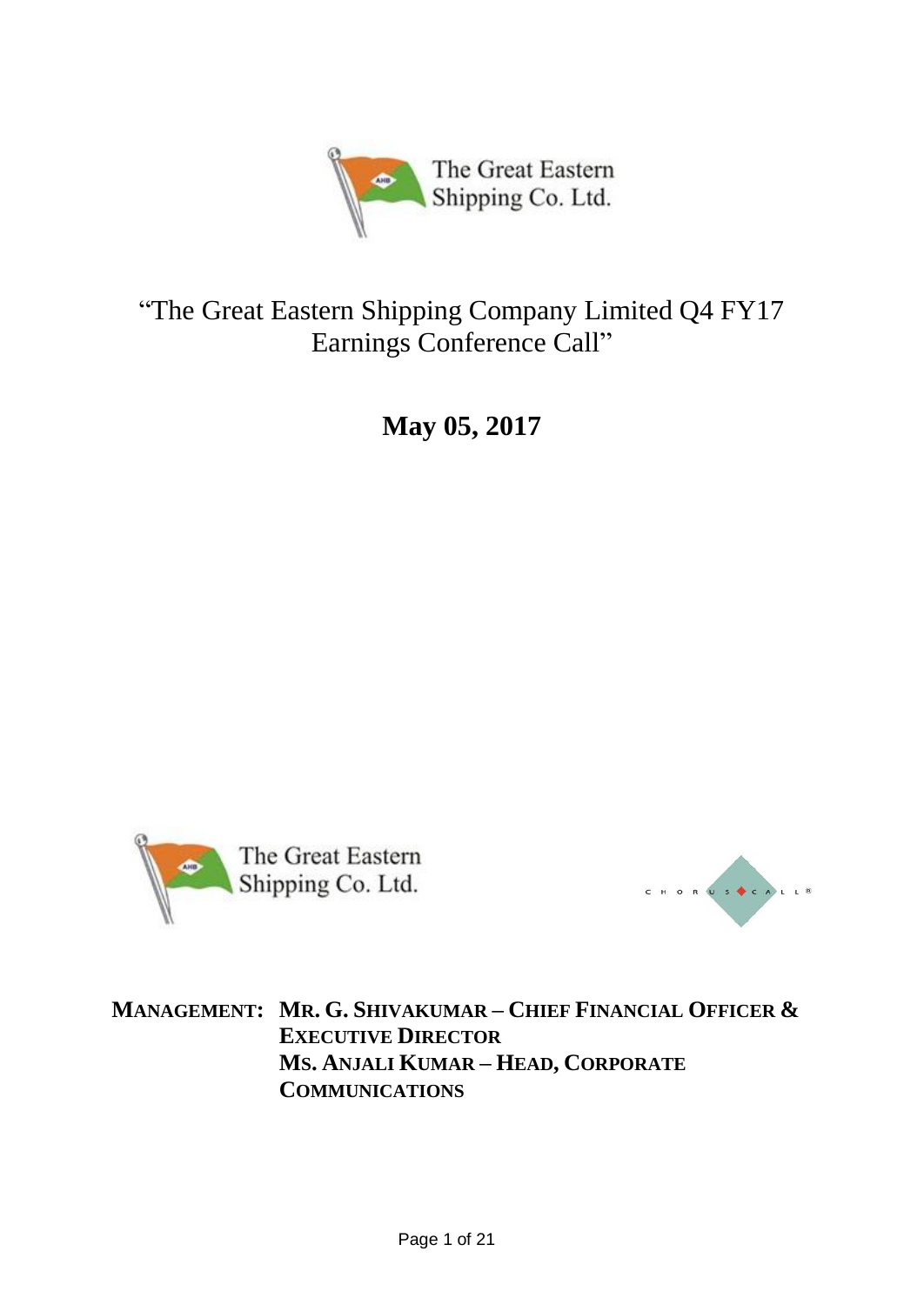

- **Moderator:** Good evening, Ladies and Gentlemen. Thank you for standing by. Welcome to GE Shipping's Earnings Conference Call on declaration of its financial results for the quarter ended 31st of March 2017. At this moment, all participants are in a listen-only mode. Later, we will conduct a question-and-answer session. At that time if you have a question, please press \* and 1. I now hand the conference over to Ms. Anjali Kumar, Head of Corporate Communications at the Great Eastern Shipping Company Limited to start the proceedings. Over to you, Ms. Kumar.
- **Anjali Kumar:** Thank you very much. Good afternoon, friends. I hope you have had time to go through our results. And before we start with the market commentary, our CFO – Mr. Shivakumar would like to make a few comments on the results.
- **G. Shivakumar:** Hi. Good afternoon, everyone. And thank you for joining us this afternoon for this results conference call. And I hope you would have had some time to go through the results. I would like to elaborate on some of the significant accounting impacts that have taken effect under IndAS, which of course we have mentioned in the notes to our results but I thought we should discuss those further.

The first and biggest impact is with regards to the treatment of the fixed assets on transition. We have exercised the option of valuing them at fair value at the date of transition. So, wherever the market value was below the book value as on 1st April, 2015, they have been written down to market value. This has the effect of reducing the block of the assets and also of reducing our networth at the time of transition. The amount by which we have written down the value of our rigs and ships is approximately Rs. 2,000 crores between the two of them. It is about equally divided between the offshore business and the shipping business.

The second choice which does not have an impact on the net worth is with regard to the swaps that we have on our debentures which are issued in India. The hedge accounting treatment on those transactions has been discontinued, so any future change in MTM will affect the P&L, we have already seen that over the last four quarters where we have had these swings in the MTM which has affected the P&L. And in this year, you would have seen that there is a swing of about Rs. 300 crores on account of the change in MTM on those NCD swaps. This is unfortunately going to give rise to a lot more volatility in our quarterly results because this moves along with the currency and the interest rate curve. But we will have to live with it because this is the accounting treatment that is prescribed for us.

The other matter which is not an IndAS matter is that you would have noticed that we have taken an impairment in our P&L in the current quarter as well. This relates to some of our offshore supply vessels whose value has fallen quite precipitously in the last few quarters. We do not just take the market value in to account for the purpose of deciding on the impairments to go into the P&L, we also calculate what is called the value in use. This is just an NPV of the future expected cash flows based on the market outlook that we have. Here, along with the market value we take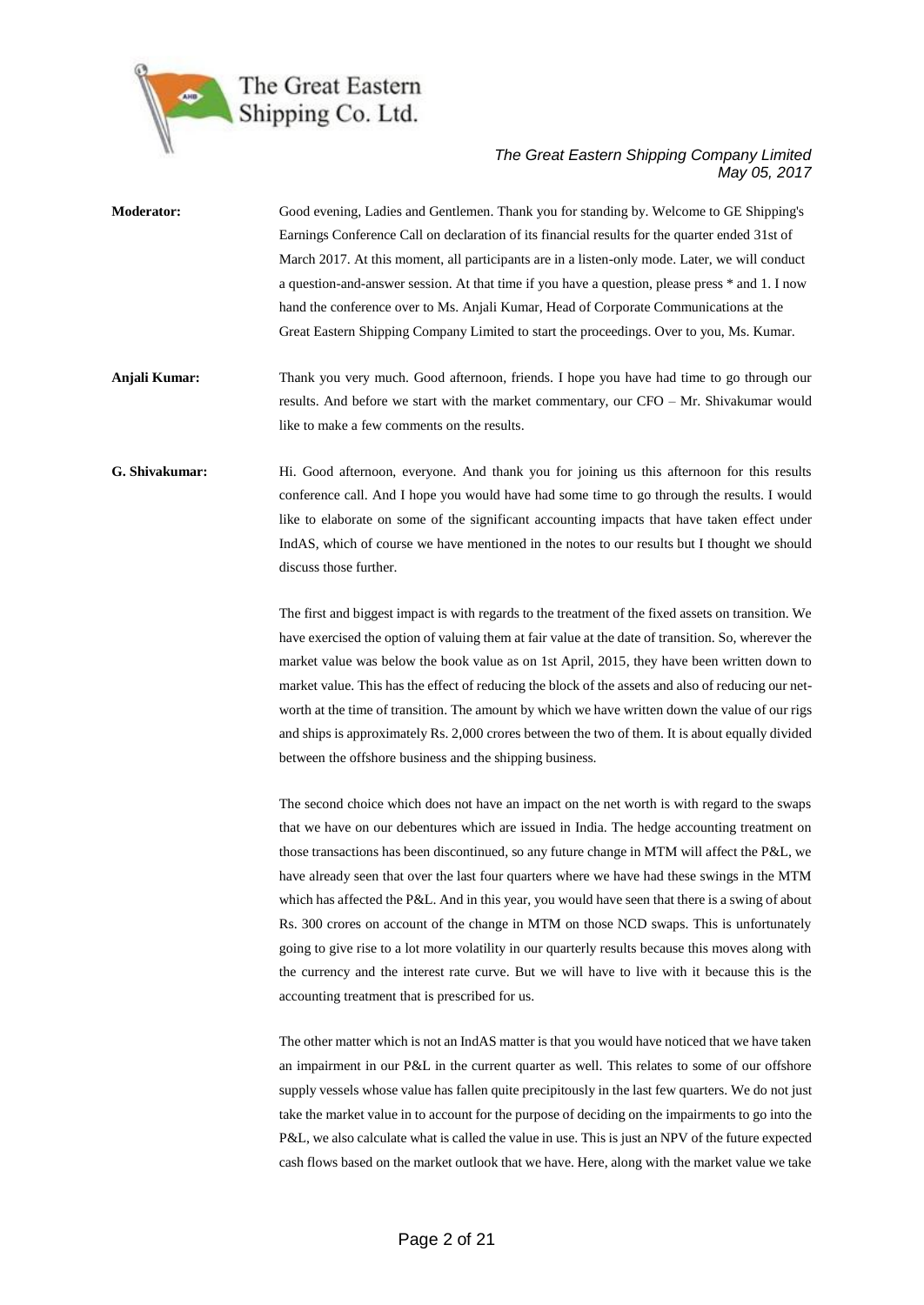

the day rates, the day rates that are getting fixed for charters have gone down to extremely low levels. And therefore, when we project these earnings, even the NPVs of future cash flows have gone down significantly, and that is why we have had to take a large impairment on our books, this is about Rs. 175 crores plus that we have taken in this quarter.

There is an element of judgment which we can exercise in this. We have opted to take a more conservative stand with regards to what we expect on future earnings. This is in keeping with our general philosophy of conservatism at the Great Eastern Group.

So, with those opening comments on the results for the quarter and year, I would like to pass the floor back to Anjali so that she can discuss what has happened to the markets.

**Anjali Kumar:** Thank you, sir. We will just start with the market commentary on the three sectors in shipping that we are in.

> Starting with dry bulk**,** we saw that Q1 of the calendar had a good run for this sector and this was largely on account of China. The quarter started off with a huge surge in coal demand from China, and to add to that steel output was up, and it was up not just in China but it was up across the world. And this caused the huge increase in demand for both iron ore as well as the coking coal shipments. To add to that, sometime in the end of February or early March there was a huge disruption in Queensland, on account of floods and that caused a major disruption for the coking coal shipments from the principal supplier to the world. And this demand had to be replaced immediately and it got replaced by the US East Coast and Canada, which was again conversion into a very, very long haul trade. Grain shipments also picked from the East Coast of South America in this period. And so, as we can see most of these things were all extremely long haul in nature. We had some weather-related delays as well. So all of this had a reasonably positive impact on dry bulk and that is how we saw the rates surge up sometime in February and March of the quarter. Post the quarter, there has been some decline in prices and the indices, mainly because of slowing down of steel output now, grain season has also eased out. And to add to that, we have seen some huge chunk of new building deliveries which have taken place in the dry bulk, in fact, approx 18 million deadweight has got added in this quarter and very little scrapping, just about 4.4 million odd of scrapping has happened in the first four months of the year. So, that has once again put pressure on the rates and we have seen rates come off from the highs of March.

> Coming down to the next sector, which is the crude tanker sector. Crude tanker markets have been just trending one way actually from the beginning of this year, and have been significantly lower in- fact from year-to-date. And the major reasons, of course, the OPEC decision came sometime in the end of last year, but the actual impact in terms of shipping started really in January and February of this year. So that impacted the quantum of cargos. And to add to that, floating storage capacity got released, and that again put the ships in oversupply position. Crude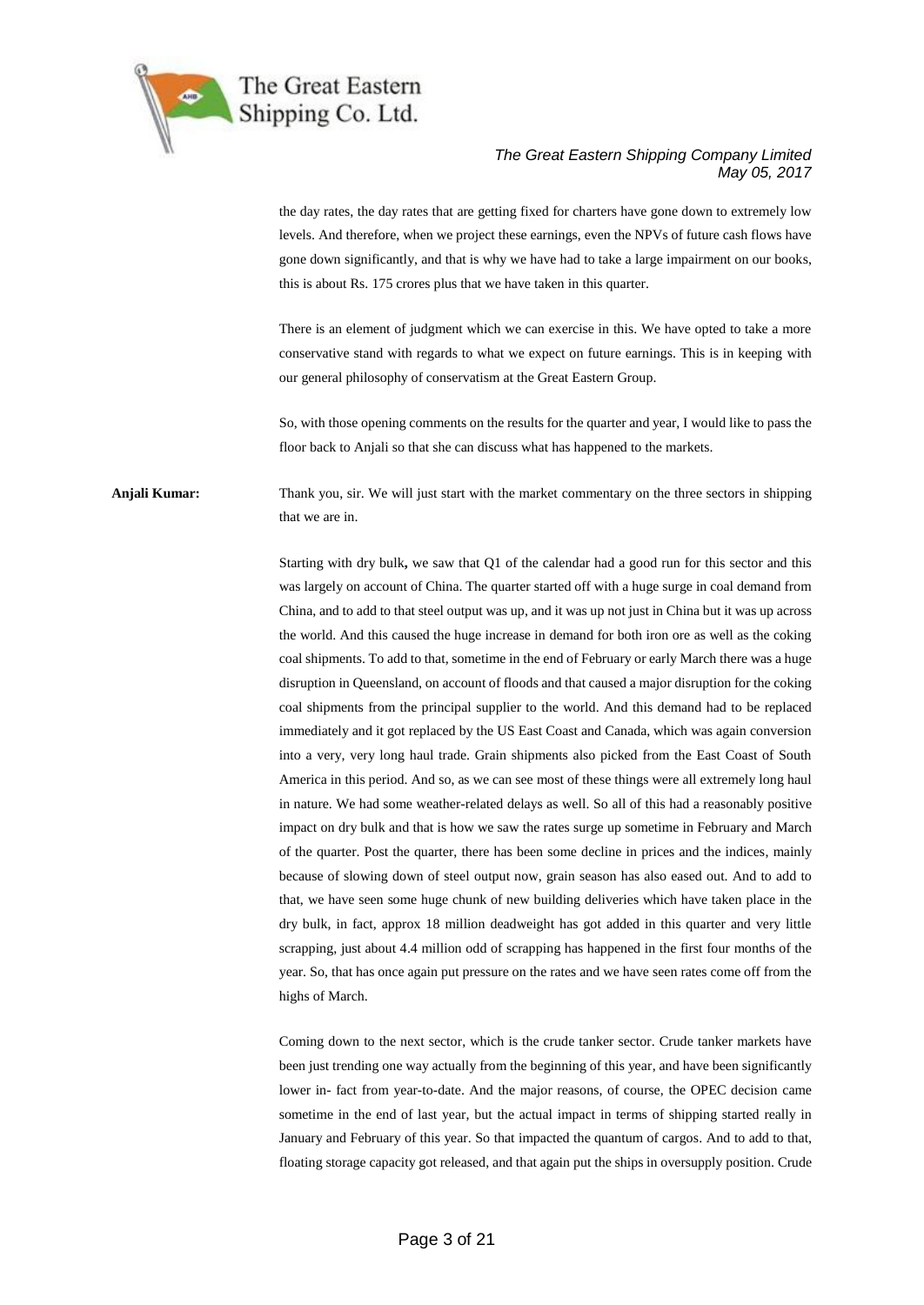

inventory levels were also high. And here too new building deliveries were almost 8.5 million deadweight, which is more than 2% of the world global fleet which got added in the quarter. So, all of that put together we have seen a one-way trend down in the crude market.

On the product side also markets have been lower, although a little less than crude, crude has had a much larger battering. But having said that, demand has been low at the endpoint and that caused product tankers' rates also to be low. There have been some tremendous stocks piled up, both in the east as well as in the west, and largely in the consuming regions basically, so no longhaul voyages are happening. People are buying from the nearest possible stored or piled up zone, so all very short haul voyages are taking place. There has also been a big disruption in the Middle East, there have been some Middle East splitters which have had outages/maintenances. And there has also been one of the very large refineries which had a fire, and therefore they too have had a forced outage. All of this put together has seen a big effect on the cargos coming out of the Middle East.

Again, on the supply side, additions have been about 1.5% to the world fleet, almost 2.6 million deadweight has got added on here.

So, that is as far as the shipping side goes. Coming to the offshore, unfortunately the bad run in the offshore continues and utilization levels continue to be low in both rigs as well as on vessels. Tenders have become really fewer and fewer worldwide. However, the good news is that at least in India we have got some new tenders coming in, that gives us hope. But globally because this number is still very low, there continues to be a huge pressure on rates.

## **G. Shivakumar:** Every quarter for the last year and a half or so we have seen assets going from working into idling. In this quarter, at least we have seen that number as zero, so no new vessels have gone from being employed to idle. I am talking about the global fleet here. It is too early to say if that is a sign of a turnaround, but at least it is one indicator, and we will have to see if this sustains. So, let us wait and watch going forward. But as Anjali mentioned, the rates are under severe pressure because of where utilization levels are, people are focusing on getting contracts and willing to take much lower rates just in order to get the contracts.

One more topic that I thought I should mention is ordering. Dry bulk ordering has been quite low, in fact minimal. But the one slightly worrying trend which is emerging is that a lot of VLCC orders are getting placed, and when I say a lot, I am talking of about 12 which have already been placed in this year. And there seems to be enthusiasm to place these orders because prices have gone down significantly, which does not bode well for the market over the next two to three years, we would like the order books to keep coming off. The order book for dry bulk is already less than 10%. The order book for tankers, whether it is crude tankers or product tankers, maybe slightly above 10%. But we would like those order books to keep depleting, because that is one of the things that helps in getting a turnaround in the market.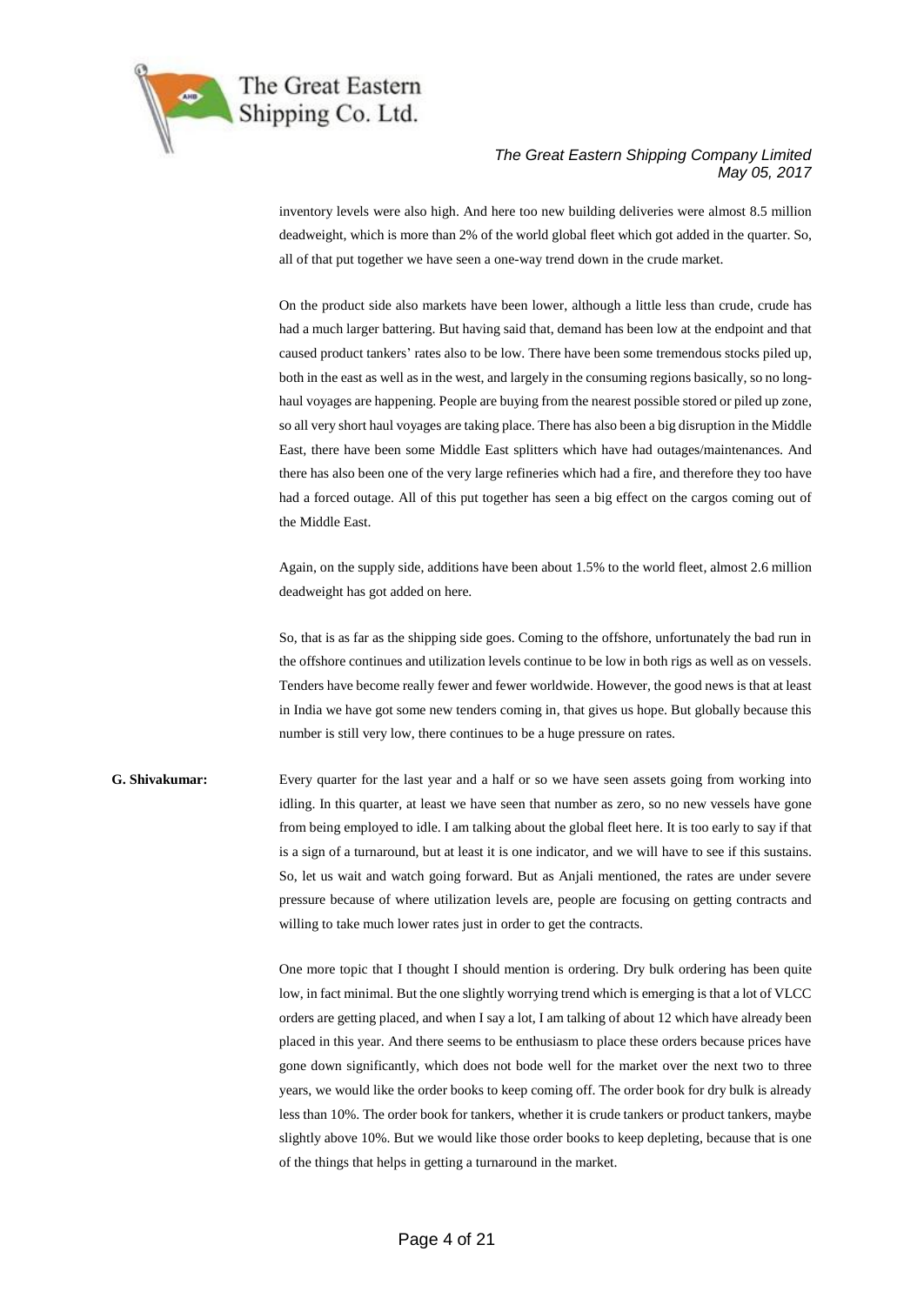

Coming to our specific numbers, the net asset value for Great Eastern Shipping standalone is approximately Rs. 331 per share. The consolidated NAV, again we give a range because the values of the offshore assets are not very clearly ascertainable, is somewhere between Rs. 375 and Rs. 415 per share.

So with that, I think we will throw the floor open to questions. We are happy to discuss the results, market outlook, anything that you would like to discuss about the business. Thank you.

- **Moderator:** Thank you, sir. Ladies and Gentlemen, we will now begin with the question-and-answer session. We have the first question from the line of Bhavin Gandhi from Batlivala & Karani Securities. Please go ahead.
- **Bhavin Gandhi:** Sir, just firstly starting off with the offshore EBITDA numbers. So, there seems to be almost about Rs. 90 crores decline sequentially, so is this entirely explained by the rig idling or is there anything else?
- **G. Shivakumar:** It is mostly the rig idling. We had a couple of vessels coming off contract as well.
- **Bhavin Gandhi:** Okay. So sir, how many vessels were idling during the quarter and how many are idling now?
- **G. Shivakumar:** So, we had at various times up to five vessels idling during the quarter. As it stands today, two vessels are idling.
- **Bhavin Gandhi:** So rest have got deployed?
- **G. Shivakumar:** Yes, the rest have got deployed on short-term contracts. So, it is between one month and six months contracts.
- **Bhavin Gandhi:** And sir, Anjali ma'am mentioned about new tenders coming in India. So, is there any timeline on that one, in the second half of this year or so?
- **G. Shivakumar:** We already have the tender out, so there has been a tender out for rigs, there has been a tender out for some vessels as well. So, these will get bid in, so the vessel tender closes in about 10 days' time and the rig tender closes in June, submissions are in June.
- **Bhavin Gandhi:** And then the deployment starts to happen from when?
- **G. Shivakumar:** It is 45 days after award for vessels and 180 days after award for rigs. So, you would typically expect that this will take a couple of months at least to award. So, basically you are talking about post monsoon on the West Coast, so sometime in October let us say.
- **Bhavin Gandhi:** And sir, is it also possible to know how many rigs are being bid out for?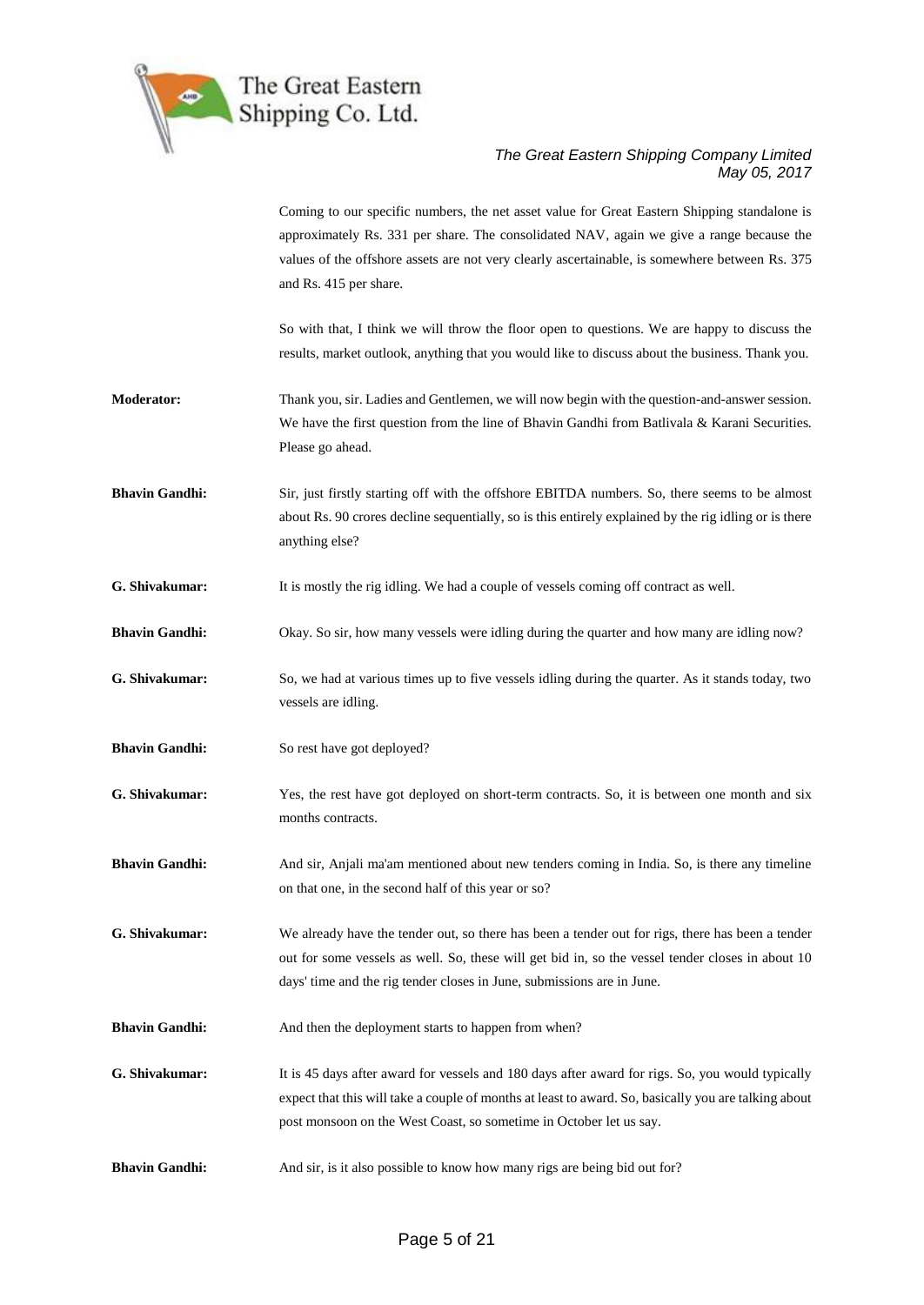

| G. Shivakumar:        | I think it is eight, but I can just reconfirm that.                                                                                                                                                                                                                                                                                                                                                                                                                                                                                                                                                                                                                                                                                                                                                                                                                                                                                                                                                                                                                                                                                                                                                                                             |
|-----------------------|-------------------------------------------------------------------------------------------------------------------------------------------------------------------------------------------------------------------------------------------------------------------------------------------------------------------------------------------------------------------------------------------------------------------------------------------------------------------------------------------------------------------------------------------------------------------------------------------------------------------------------------------------------------------------------------------------------------------------------------------------------------------------------------------------------------------------------------------------------------------------------------------------------------------------------------------------------------------------------------------------------------------------------------------------------------------------------------------------------------------------------------------------------------------------------------------------------------------------------------------------|
| <b>Bhavin Gandhi:</b> | And sir, just wanted to understand the impact that we have taken in the net worth on the fair<br>value side. So if I understood it right we have taken about Rs. 1,000 crores impact on the offshore<br>side and about Rs. 1,000 crores on the shipping side.                                                                                                                                                                                                                                                                                                                                                                                                                                                                                                                                                                                                                                                                                                                                                                                                                                                                                                                                                                                   |
| G. Shivakumar:        | That is correct.                                                                                                                                                                                                                                                                                                                                                                                                                                                                                                                                                                                                                                                                                                                                                                                                                                                                                                                                                                                                                                                                                                                                                                                                                                |
| <b>Bhavin Gandhi:</b> | So, this Rs. 1000 crores seem to be a low number. I mean, if we add \$1 billion in the fleet value<br>on the offshore side, that seems to be like an 18% impact, I thought the impact was much higher<br>or it was just up to March 31, 2016?                                                                                                                                                                                                                                                                                                                                                                                                                                                                                                                                                                                                                                                                                                                                                                                                                                                                                                                                                                                                   |
| G. Shivakumar:        | Yes, this was based on the values of April 1, 2015. So while values had dropped by then, they<br>have dropped significantly after that. So, we can only reflect it up to that date.                                                                                                                                                                                                                                                                                                                                                                                                                                                                                                                                                                                                                                                                                                                                                                                                                                                                                                                                                                                                                                                             |
| <b>Bhavin Gandhi:</b> | And sir, if it is possible, can you just help us better understand the impact of forex variation on<br>the P&L going forward, how one should look at it?                                                                                                                                                                                                                                                                                                                                                                                                                                                                                                                                                                                                                                                                                                                                                                                                                                                                                                                                                                                                                                                                                        |
| G. Shivakumar:        | Before anything else, it is eight rigs which the tender is out for, eight jack-up rigs. But coming<br>to the forex, there are two opposite sides of impact that we have. So on one side we have<br>liabilities of about \$580 million, which is all the loans which are denominated in dollars,<br>including the NCDs which are swapped into dollars. So, there you can take it and this is very<br>rough, and just taking into account the forex impact and not assuming anything happening to the<br>interest rate curve, because that also affects it. So for every Rs. 1 appreciation against \$1, you<br>would get Rs. 58 crore positive impact, and these are again rough numbers that I am giving here.<br>On the other side in Great Eastern Shipping itself, we have a little over \$300 million in cash and<br>that is kept in actual dollar cash, where the same Rs. 1 appreciation would have a Rs. 30 crore<br>negative impact. So net-net you have approximately a Rs. 25 crore to Rs. 30 crore positive<br>impact for every Rs. 1 appreciation. Last year's MTM changes also had a large element of<br>interest rate movements, but we cannot forecast those, what I have described to you is purely on<br>exchange rate itself. |
| <b>Moderator:</b>     | Thank you. Our next question is from the line of Vikram Suryavanshi from PhillipCapital. Please<br>go ahead.                                                                                                                                                                                                                                                                                                                                                                                                                                                                                                                                                                                                                                                                                                                                                                                                                                                                                                                                                                                                                                                                                                                                    |
| Vikram Suryavanshi:   | Sir, basically, is there any change in age of vessels which are going for scrapping particularly in<br>dry bulk compared to last year?                                                                                                                                                                                                                                                                                                                                                                                                                                                                                                                                                                                                                                                                                                                                                                                                                                                                                                                                                                                                                                                                                                          |
| G. Shivakumar:        | No. Actually if there is a change in age, it is for the worse, in the sense that in the first quarter<br>of last year we had 14 million deadweight scrapped. First quarter of this year you have, 4.5<br>million deadweight scrapped, in terms of the market mood. Last year you had 15-year-old                                                                                                                                                                                                                                                                                                                                                                                                                                                                                                                                                                                                                                                                                                                                                                                                                                                                                                                                                |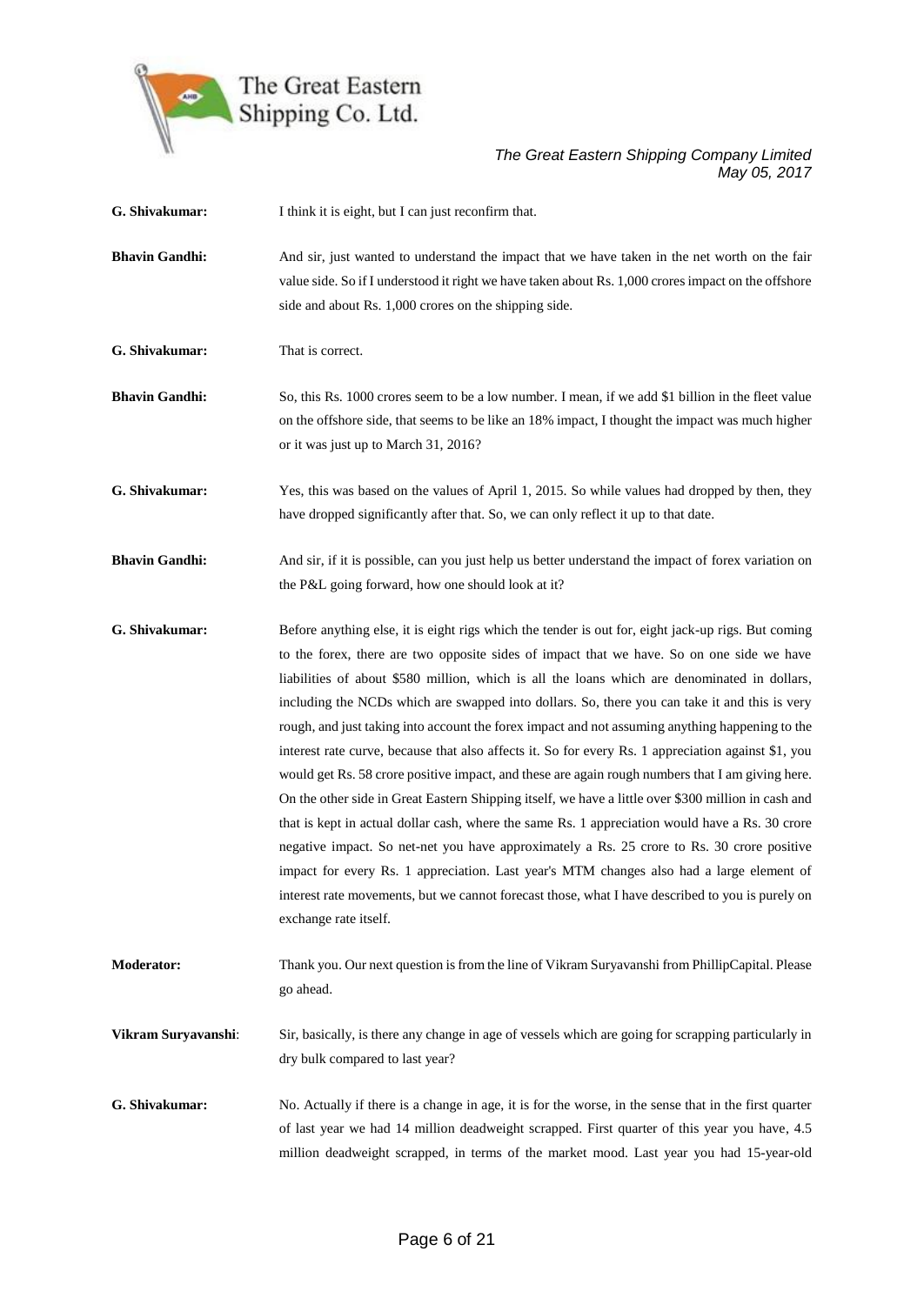

vessels, I think even 14 year old vessels which were scrapped, this year the age is much higher, because earnings are higher, the general mood is positive.

- **Vikram Suryavanshi**: And the eight jack-up rigs you are saying that is mainly by ONGC, the tender is for requirement of eight rigs that is what I understood.
- **G. Shivakumar:** That is correct. It is an ONGC tender for eight rigs.
- **Vikram Suryavanshi**: Okay. And how is the situation? Are we seeing improvement in support vessels as well apart from India and global market?
- **G. Shivakumar:** You are saying in the global market or in the Indian market?
- **Vikram Suryavanshi**: Support vessels in global market.
- **G. Shivakumar:** Global market again is quite weak, so utilization is somewhere around 50%. Utilization meaning utilization on term contracts. Contracts are happening so far in the North Sea, but the rates are quite poor. We ourselves have landed some contracts, we have got a contract in South Africa. We landed a repeat contract in the Far East. So, there are contracts to be had, but not at very high rates. So for the good operators there are contracts, they have a chance to get some utilization; but again these contracts are few and far between. There is a lot of competition for them, so pricing is not very lucrative.
- **Vikram Suryavanshi**: And I just missed the number in terms of scrapping you said in terms of tanker side, is there significant scrapping happening?
- **G. Shivakumar:** Very little scrapping, less than 1 million deadweight of scrapping.
- **Vikram Suryavanshi**: Both including product?
- **G. Shivakumar:** Yes.

**Moderator:** Thank you. Our next question is from the line of Vaibhav Barjatya from HNI Investment. Please go ahead.

- **Vaibhav Barjatya:** I just need one clarification. So, after this accounting changes that has happened, would it be fair to say that your assets will always be at market value or value in use, whichever is lower?
- **G. Shivakumar:** No, that is only a one-time thing which was done, which is as of April 1, 2015. Now every quarter in shipping and every year for offshore, because the liquidity is different in offshore; we will see the market value, we will see the book value, we will also see the value in use; if necessary, we will take an impairment. So the higher of market value or the value in use, which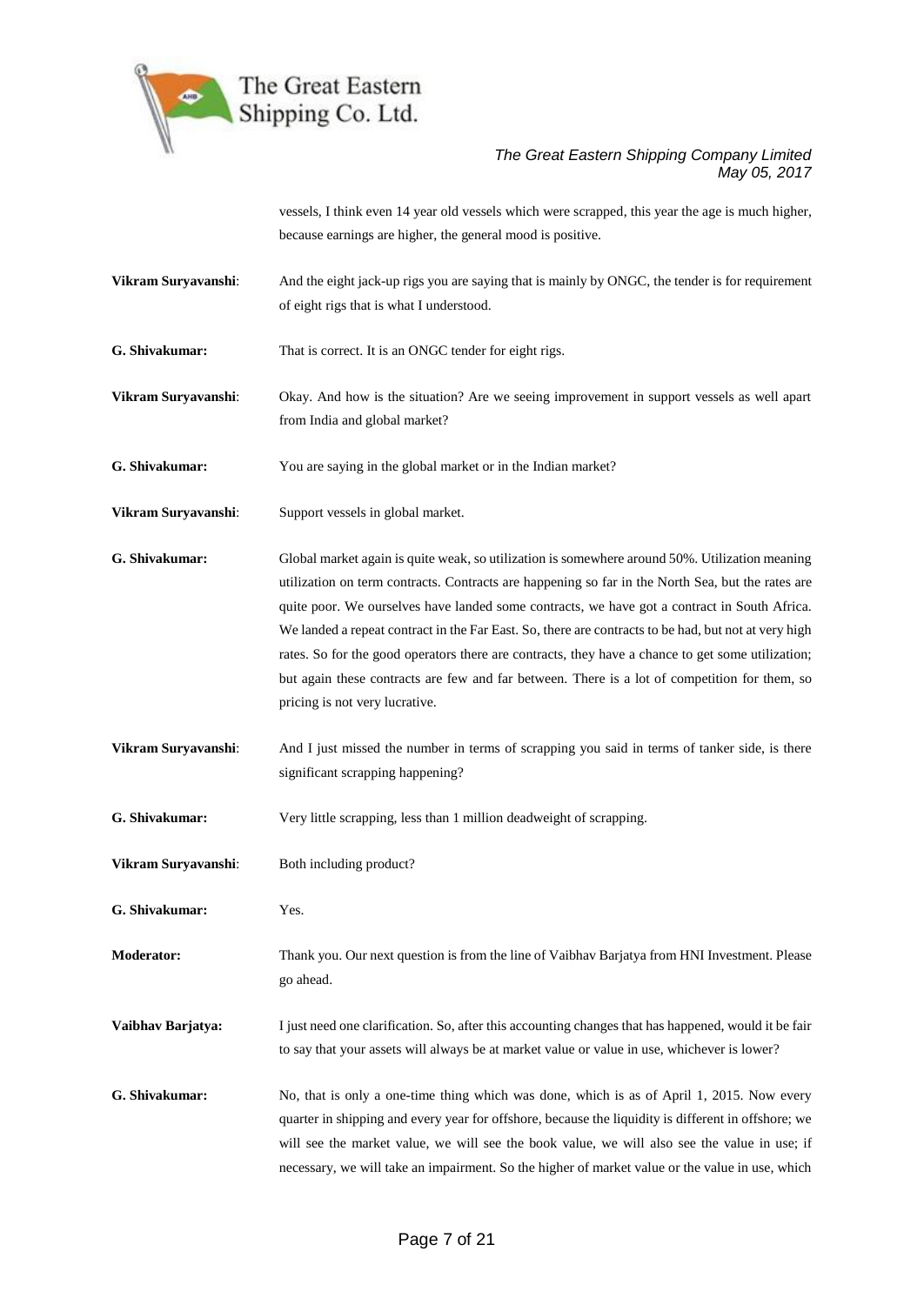

is the NPV of future cash flows, will be taken for purpose of calculating impairment. So, if you have a ship which is in our books at 20, the market value is 15 and the value in use is 18, we will impair that ship to 18. If the value in use is 20, we will not impair that ship. It is not based purely on market value, that purely market value was only for the purpose of transition. We cannot do that on a quarterly basis because the market is quite volatile, we do not want to keep having these swings in our books.

- **Moderator:** Thank you very much. Our next question is from the line of Parthiv Jyotsna from NVS Brokerage. Please go ahead.
- **Parthiv Jyotsna:** I just have two questions. First, I would like to know what would be the average of freight charges for the shipping basically?
- **G. Shivakumar:** Sorry. I did not get that question.
- **Parthiv Jyotsna:** Yes, so I just need a rough average across like a ton average or something like that.
- **G. Shivakumar:** So, we measure that on a day rate basis. So, that is in our press release, we can look at the crude tankers we have an average, which is given for the last quarter. So in this quarter we earned \$20,897 on average across the crude tankers and for product tankers \$15,800, across the bulk carriers \$8,300.
- **Parthiv Jyotsna:** And just a second question, how do you look as a company going forward say next year, yearand-a-half, two; just like a basic future outlook.
- **G. Shivakumar:** So, dry bulk we think has bottomed out last year. The recovery part is likely to be there, first quarter was quite exciting because the volumes are very high, but that was unusually high. We expect a recovery in dry bulk, but maybe not as fast as we saw in the first quarter of this year. So, we should have gradual strengthening from here going forward. In tankers, whether it is crude tankers or product tankers, we believe that the market has not seen its worst point yet, maybe you will see that in this year or next year. After that it should recover because the supply of new ships will be lower and therefore you will have some recovery after that. In offshore, it is likely to get worse or stay at these levels for some time before it gets better. It is tough to call that recovery, it will depend on how the oil companies react. Hopefully we will get some stability in the oil price in the \$50 to \$60 per barrel range, and hopefully the oil companies will come back. But it is really tough to call that one. But we are not expecting a recovery in this year, maybe not in the next year either.

**Moderator:** Thank you very much. Our next question is from the line of Yash Matai from Vibrant Securities. Please go ahead.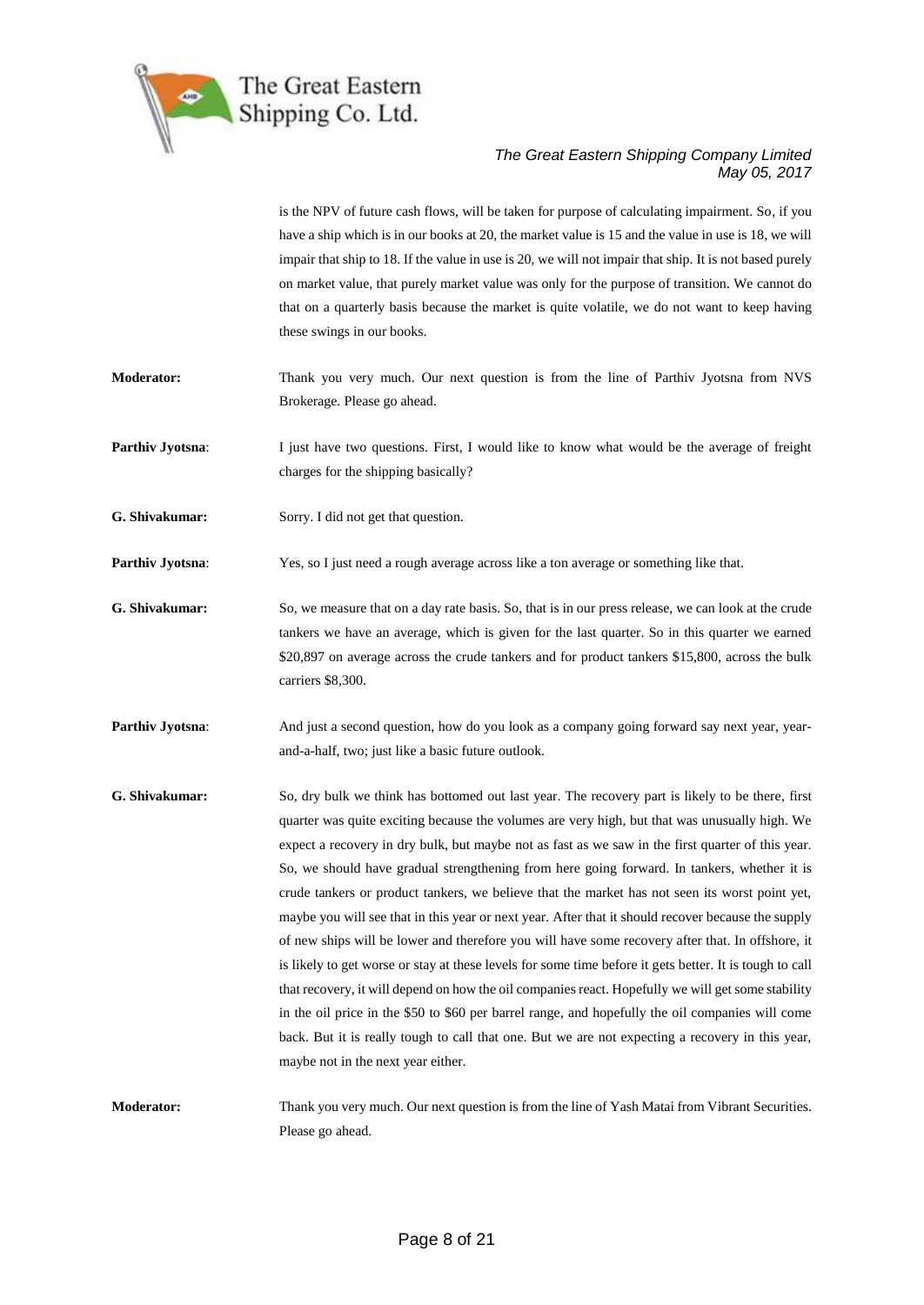

| Yash Matai:             | Sir, can you give me any guidance over how much crude carriers, product carriers are you going<br>to add like in FY18 or like how much capacity addition will be happening in next year?                                                                                                                                                                                                                                                                                                                                                                                                                                                                                                                                                                                                                                                                                         |
|-------------------------|----------------------------------------------------------------------------------------------------------------------------------------------------------------------------------------------------------------------------------------------------------------------------------------------------------------------------------------------------------------------------------------------------------------------------------------------------------------------------------------------------------------------------------------------------------------------------------------------------------------------------------------------------------------------------------------------------------------------------------------------------------------------------------------------------------------------------------------------------------------------------------|
| G. Shivakumar:          | No, we do not know how many ships we will be adding. We know that we have committed to<br>add one product tanker, which will be delivered to us within the next month or two in this quarter,<br>but that is what we have committed. We do not know if we will buy any further ships. It will<br>depend on whether we get good ships and at what price we get them.                                                                                                                                                                                                                                                                                                                                                                                                                                                                                                              |
| Anjali Kumar:           | So, we continue to look for opportunities in the three sectors that we are in, but it is difficult to<br>say at this point what is it that will be finalized.                                                                                                                                                                                                                                                                                                                                                                                                                                                                                                                                                                                                                                                                                                                    |
| Yash Matai:             | But currently we are somehow at a very high in terms of deadweight, am I right now?                                                                                                                                                                                                                                                                                                                                                                                                                                                                                                                                                                                                                                                                                                                                                                                              |
| G. Shivakumar:          | We are at the highest that we have been in our life in terms of deadweight. Is that the question<br>you are asking?                                                                                                                                                                                                                                                                                                                                                                                                                                                                                                                                                                                                                                                                                                                                                              |
| Yash Matai:             | Yes.                                                                                                                                                                                                                                                                                                                                                                                                                                                                                                                                                                                                                                                                                                                                                                                                                                                                             |
| G. Shivakumar:          | That is right, we are at our highest ever deadweight.                                                                                                                                                                                                                                                                                                                                                                                                                                                                                                                                                                                                                                                                                                                                                                                                                            |
| <b>Moderator:</b>       | Thank you very much. Our next question is from the line of Jaykant Kasture from Dolat Capital.<br>Please go ahead.                                                                                                                                                                                                                                                                                                                                                                                                                                                                                                                                                                                                                                                                                                                                                               |
| <b>Jaykant Kasture:</b> | With the crude prices going down so like do you anticipate any losses, because there is high<br>likelihood that you might not be getting tenders open for the rig orders?                                                                                                                                                                                                                                                                                                                                                                                                                                                                                                                                                                                                                                                                                                        |
| G. Shivakumar:          | I take it you are talking about the offshore business.                                                                                                                                                                                                                                                                                                                                                                                                                                                                                                                                                                                                                                                                                                                                                                                                                           |
| <b>Jaykant Kasture:</b> | Yes, that is right.                                                                                                                                                                                                                                                                                                                                                                                                                                                                                                                                                                                                                                                                                                                                                                                                                                                              |
| G. Shivakumar:          | The crude prices do not have such a straight correlation with rig utilization. Yes, they have gone<br>down so the market has gone down because crude prices have been low, but I do not think it will<br>react to this \$3 to \$5 change in the prices. It is not that it is stronger today than it was one year<br>ago when it was \$30 to \$35 per barrel. So it does not move with those things, it is more on the<br>mood and how they perceive the stability of the price going forward. In any case, in India the<br>biggest player in the market among the customers is ONGC. I do not think they look at the short-<br>term movements in the crude price to decide whether they are going to drill more wells, operate<br>more platforms, etc. So, I do not think this is going to impact anybody, the fact that in the last<br>one week it has gone down by \$3 or \$5. |
| Anjali Kumar:           | So in a sense it is more to do with the long-term trend in prices rather than the short-term.                                                                                                                                                                                                                                                                                                                                                                                                                                                                                                                                                                                                                                                                                                                                                                                    |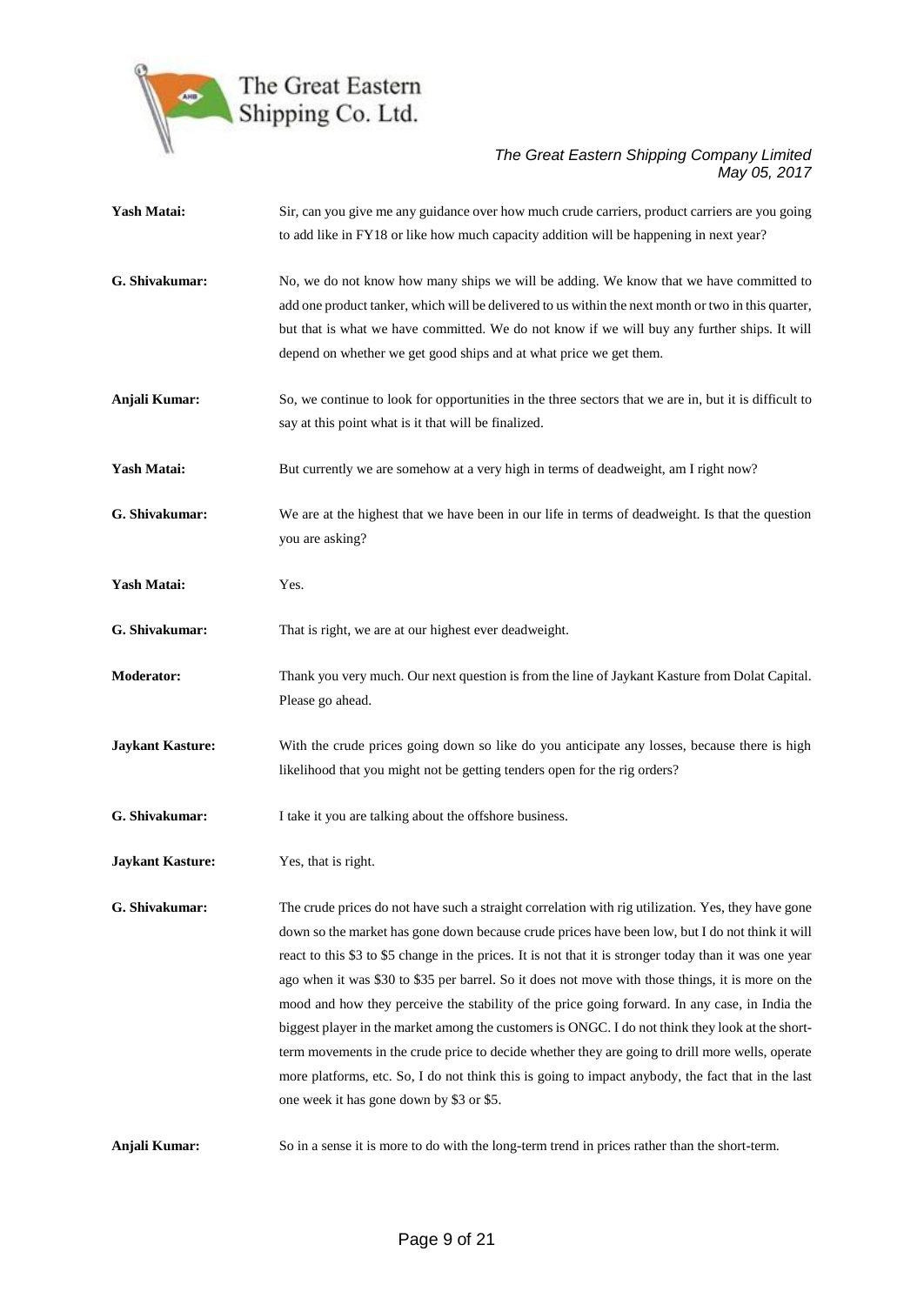

**Jaykant Kasture:** No, but if in case in long term if prices go down to say like \$30, \$35 somewhere around that line? **Anjali Kumar:** Yes, surely it will get impacted. **Jaykant Kasture:** Then you see impact in that? **Jaykant Kasture:** So, could you like give me a kind of percentage impact if possible? **G. Shivakumar:** I do not think there is a number for it, if we were to give you a number, it would be just sheer guess work. There is no relationship or equation that we can put in place. But keep in mind that our home market is India, this is where all our rigs are today, this is where 70% of our vessel fleet is today. India is a place where there will be exploration and production for oil. We need to do more and more production of oil. ONGC has big plans. We do not think that this activity will go down to zero just because it is \$30 a barrel. And therefore we think that there will be activity in the market, it is not that they will stop activity. At some point even at \$30 per barrel and the longer it stays low, the more there will be a problem and the more it will bounce back strongly. This is what has happened and resulted in the big boom from 2003 to 2008. It stayed low for some time, therefore there was under investment and therefore when the demand suddenly picked up you found yourself caught short. This happens in all commodity markets, so it is not a permanent thing, and especially in our market. The national oil companies are going to keep drilling for oil and trying to produce more oil and gas. **Moderator:** Thank you very much. Our next question is a follow-up question from the line of Bhavin Gandhi from Batlivala & Karani Securities. Please go ahead. **Bhavin Gandhi:** Sir, just two more questions from my side. One is, if you can explain the sequential decline in other income in this quarter? **G. Shivakumar:** It is the treasury income, so investments in debt mutual funds and interest rates move has an impact. **Bhavin Gandhi:** And sir, how many OSVs will be coming out for idling this year? **G. Shivakumar:** There are some which are working on short-term contracts. **Bhavin Gandhi:** No, other than those which are not, other than ones which are on contract? **G. Shivakumar:** There will be three or four additional ones for which we will have to find work in this year. **Moderator:** Thank you very much. Our next question is from the line of Chintan Sheth from Sameeksha Capital. Please go ahead.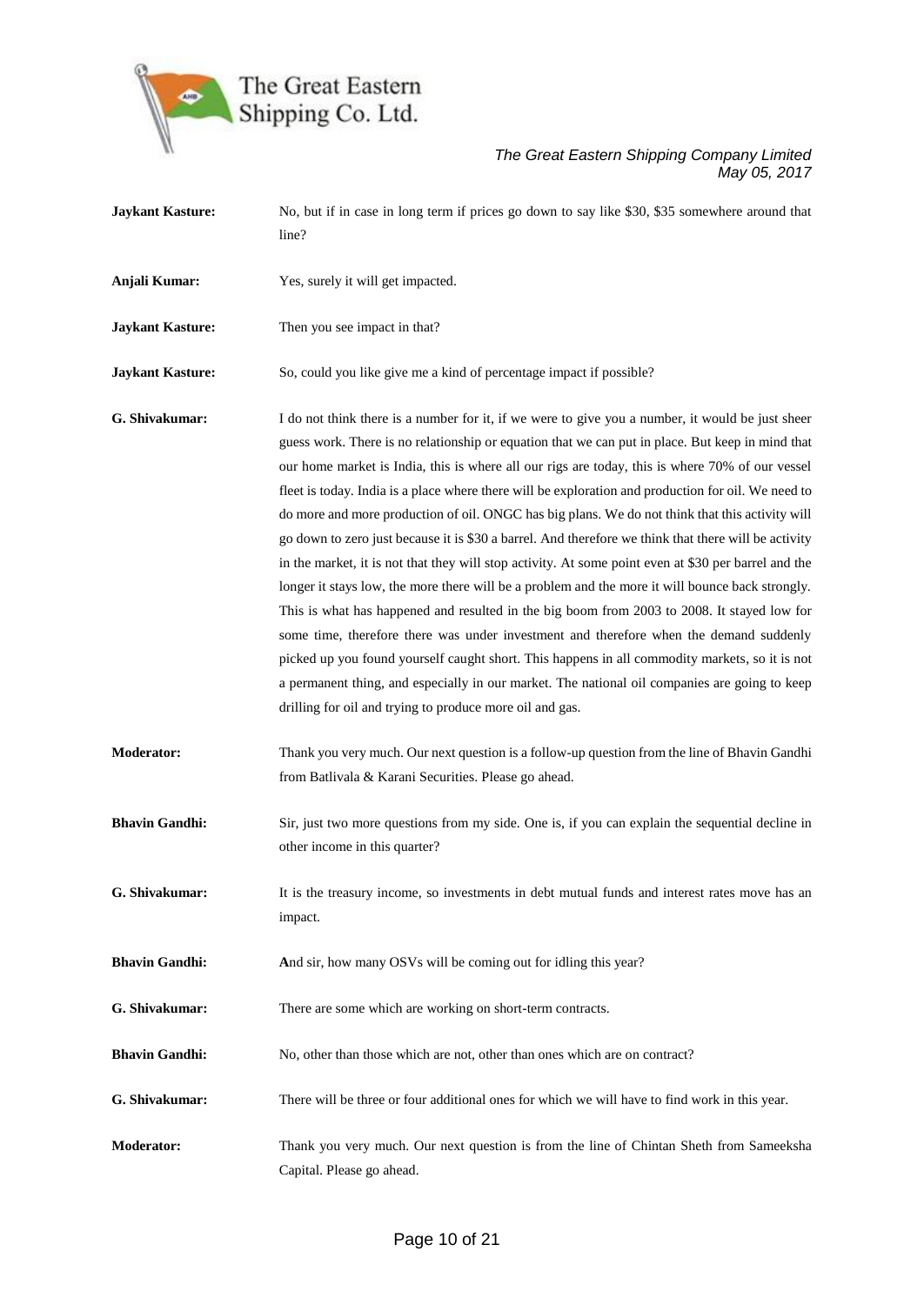

| <b>Chintan Sheth:</b> | Sir, in the press release when you mentioned the TCYs, that is time charter yields on our ships,                                                                                                                                                                                                                                                                              |
|-----------------------|-------------------------------------------------------------------------------------------------------------------------------------------------------------------------------------------------------------------------------------------------------------------------------------------------------------------------------------------------------------------------------|
|                       | is it basically for the time charter or which includes the spot market activity yields also on the                                                                                                                                                                                                                                                                            |
|                       | average?                                                                                                                                                                                                                                                                                                                                                                      |
| G. Shivakumar:        | Everything.                                                                                                                                                                                                                                                                                                                                                                   |
| Anjali Kumar:         | So, it is a blend of both.                                                                                                                                                                                                                                                                                                                                                    |
| <b>Chintan Sheth:</b> | Okay. So we can use it as a blend, right?                                                                                                                                                                                                                                                                                                                                     |
| Anjali Kumar:         | Yes.                                                                                                                                                                                                                                                                                                                                                                          |
| <b>Chintan Sheth:</b> | And on the revenue share, I have been seeing this company very recently, if I see your revenue<br>on the segmental side, total of the shipping and offshore revenue does not match with the<br>consolidated net sales, why is that? So, when I say quarterly, we have posted segmental revenue<br>of Rs. 875 crores this quarter and income from operation is Rs. 747 crores. |
| G. Shivakumar:        | Yes, this includes other income. The shipping will include other income in the shipping business.                                                                                                                                                                                                                                                                             |
| <b>Chintan Sheth:</b> | 622 includes the other income part?                                                                                                                                                                                                                                                                                                                                           |
| G. Shivakumar:        | Yes, in the segmental reporting. The other income from the shipping company will be reported<br>in the shipping segmental income.                                                                                                                                                                                                                                             |
| <b>Chintan Sheth:</b> | Okay. And from the standalone revenue, which is primarily the shipping side right or shipping<br>business?                                                                                                                                                                                                                                                                    |
| G. Shivakumar:        | Yes, that is right.                                                                                                                                                                                                                                                                                                                                                           |
| <b>Chintan Sheth:</b> | In our consolidated segment, do we have any other ships in our subsidiaries or this shipping<br>includes only standalone revenue only?                                                                                                                                                                                                                                        |
| G. Shivakumar:        | We have one chartering subsidiary, but that is very minor, it is insignificant.                                                                                                                                                                                                                                                                                               |
| <b>Chintan Sheth:</b> | Okay. So it is basically shipping plus other income?                                                                                                                                                                                                                                                                                                                          |
| G. Shivakumar:        | Yes.                                                                                                                                                                                                                                                                                                                                                                          |
| <b>Chintan Sheth:</b> | Okay. Standalone revenue plus other income which will add up.                                                                                                                                                                                                                                                                                                                 |
| G. Shivakumar:        | That is correct.                                                                                                                                                                                                                                                                                                                                                              |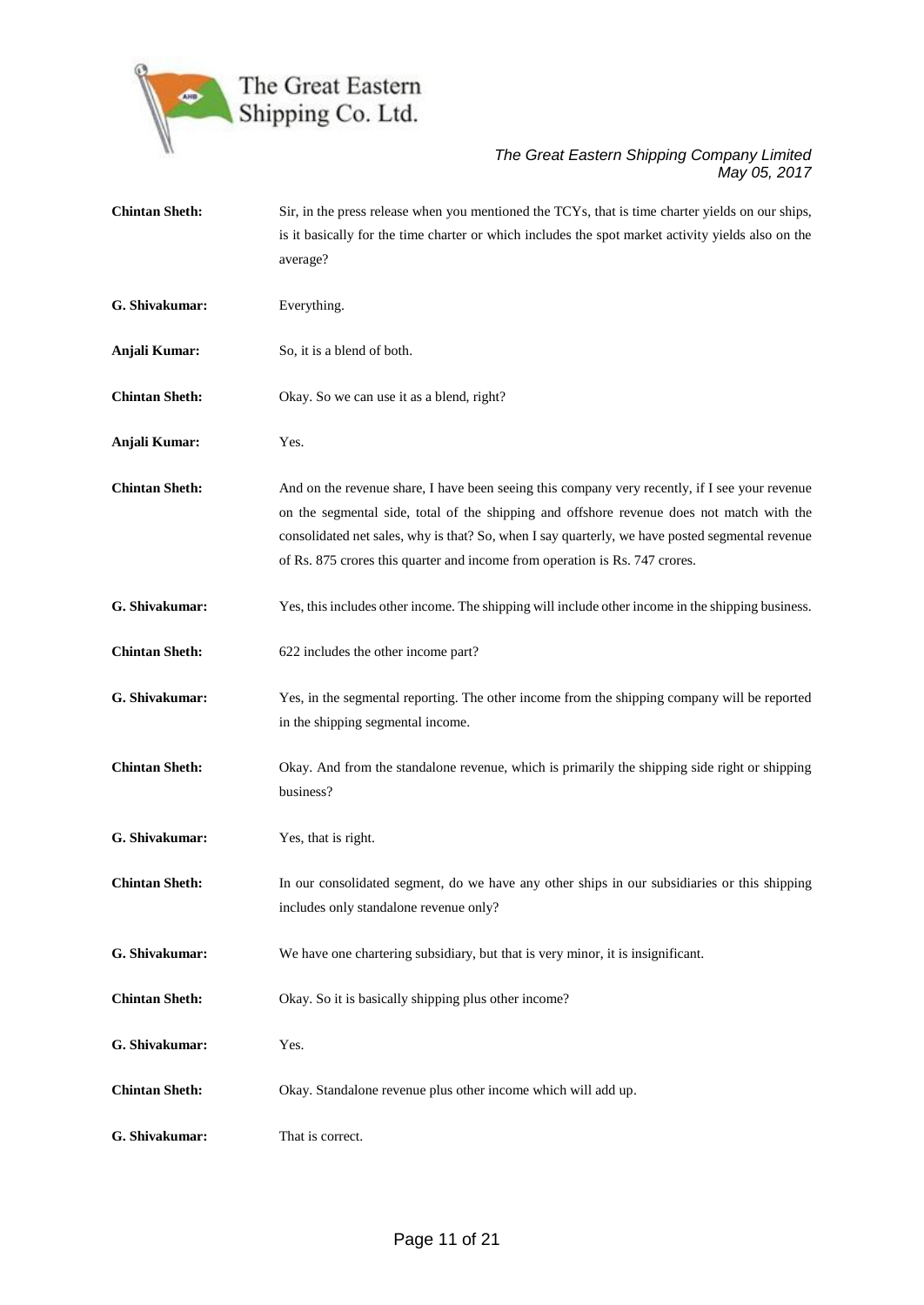

| <b>Chintan Sheth:</b> | Okay, sir. And on the fleet size, we are already at the historical high. So, you already mentioned<br>in your comments that apart from the dry bulk most of tanker business has not seen the bottom<br>yet and we have prepared ourselves for preemptively when the market is ready with more orders<br>and more trade and transaction logistics basically. So, what is your view over the next three, four<br>years, five years basically? |
|-----------------------|---------------------------------------------------------------------------------------------------------------------------------------------------------------------------------------------------------------------------------------------------------------------------------------------------------------------------------------------------------------------------------------------------------------------------------------------|
| <b>Chintan Sheth:</b> | Five years in terms of rates hovering around at what level?                                                                                                                                                                                                                                                                                                                                                                                 |
| G. Shivakumar:        | I cannot put a forecast on rates. But I think what I mentioned is directional, which is that last<br>year was a bottom for dry bulk, this year and maybe first half of next year may be the bottom<br>for the tanker business. I think that is all we can say because the rest of it, as I said earlier, is just<br>guess work to put a number to the rates.                                                                                |
| <b>Chintan Sheth:</b> | Okay. And the book value right now with the adjustments and impairment revaluation, our book<br>value will more or less equal to over NAV value, right?                                                                                                                                                                                                                                                                                     |
| G. Shivakumar:        | In standalone, it is more or less equal. In consolidated, it is significantly higher. So, the<br>consolidated book value is about Rs. 480 per share while I mentioned that the consolidated net<br>asset value is between Rs. 375 and Rs. 415.                                                                                                                                                                                              |
| <b>Chintan Sheth:</b> | Because of the offshore basically.                                                                                                                                                                                                                                                                                                                                                                                                          |
| G. Shivakumar:        | That is correct, yes. Because the offshore assets' market value is significantly below the book<br>value, some of the assets.                                                                                                                                                                                                                                                                                                               |
| Moderator:            | Thank you very much. Our next question is from the line of Giriraj Daga from KM Visaria<br>Family Trust. Please go ahead.                                                                                                                                                                                                                                                                                                                   |
| Giriraj Daga:         | I have like two questions. First, will we have the NAV value for FY16 and FY15?                                                                                                                                                                                                                                                                                                                                                             |
| G. Shivakumar:        | In March 2016, I think it was Rs. 336. March 2015, I think it would have been around the same<br>number, but I can tell you in a minute.                                                                                                                                                                                                                                                                                                    |
| Giriraj Daga:         | They were all standalone operations, just to clarify?                                                                                                                                                                                                                                                                                                                                                                                       |
| G. Shivakumar:        | They are standalone. Last year we did not look at consolidated because it was even more difficult<br>getting the offshore values. But this was on standalone basis.                                                                                                                                                                                                                                                                         |
| Giriraj Daga:         | So, the consolidated not available on last year?                                                                                                                                                                                                                                                                                                                                                                                            |
| G. Shivakumar:        | Yes, the consolidated was not available last year. So, it has been around Rs. 336 last year and<br>previous year around Rs. 320.                                                                                                                                                                                                                                                                                                            |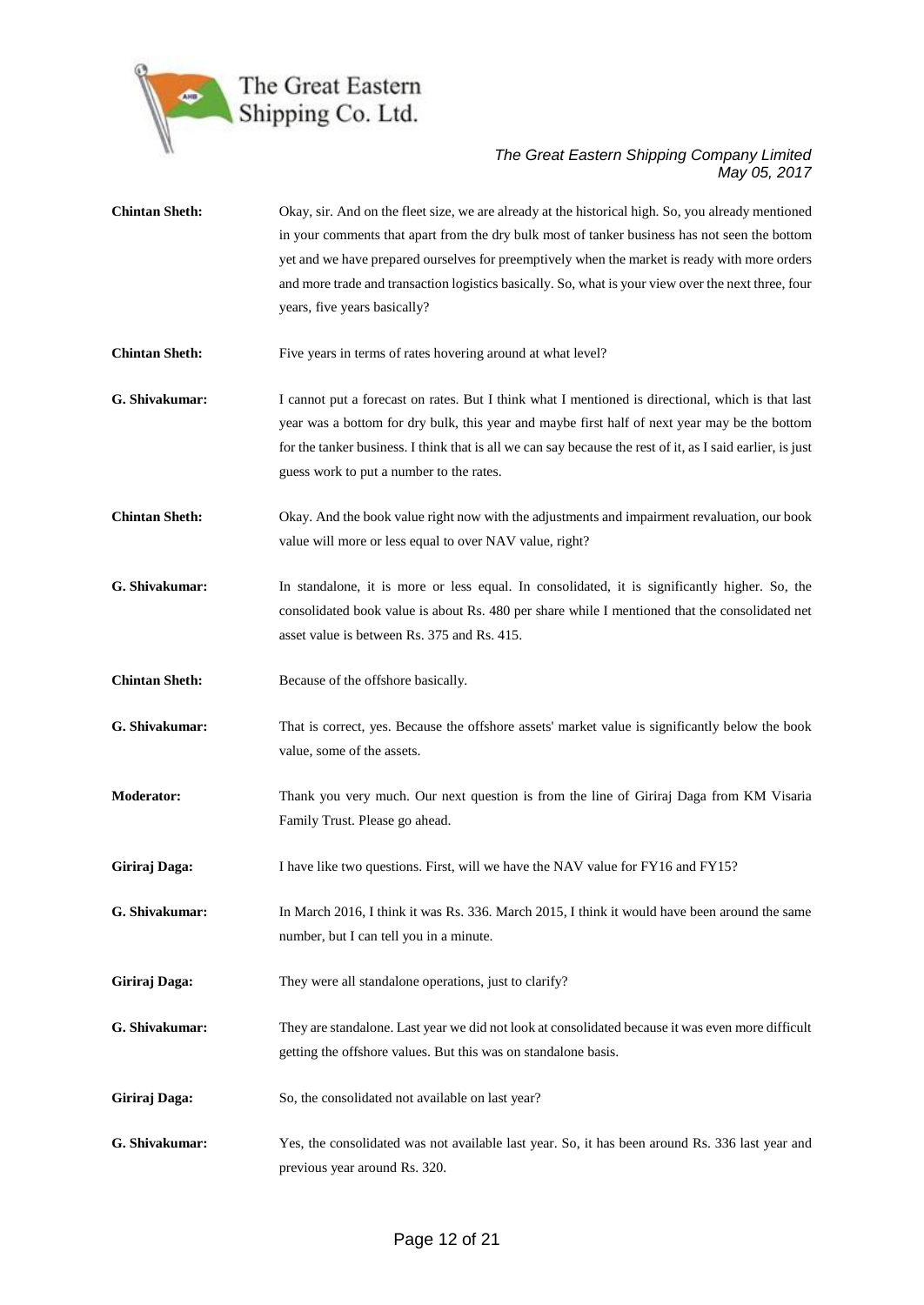

| Giriraj Daga:       | And just on my next question, when I look at your deadweight at 3.75 million tons, you are<br>talking of primarily both the markets, dry bulk as well as tanker, right?                                                                                                                                                                                                                                                                                                                                                                                                                                                                                                                                                                                                                                                                                                                                                                                                                                                                                                                                                                                                                                                                                                                                                                                                                                                                                  |
|---------------------|----------------------------------------------------------------------------------------------------------------------------------------------------------------------------------------------------------------------------------------------------------------------------------------------------------------------------------------------------------------------------------------------------------------------------------------------------------------------------------------------------------------------------------------------------------------------------------------------------------------------------------------------------------------------------------------------------------------------------------------------------------------------------------------------------------------------------------------------------------------------------------------------------------------------------------------------------------------------------------------------------------------------------------------------------------------------------------------------------------------------------------------------------------------------------------------------------------------------------------------------------------------------------------------------------------------------------------------------------------------------------------------------------------------------------------------------------------|
| G. Shivakumar:      | That is right, that is the full shipping fleet.                                                                                                                                                                                                                                                                                                                                                                                                                                                                                                                                                                                                                                                                                                                                                                                                                                                                                                                                                                                                                                                                                                                                                                                                                                                                                                                                                                                                          |
| Giriraj Daga:       | How do you break this 3.75 million ton into the tanker and dry bulk?                                                                                                                                                                                                                                                                                                                                                                                                                                                                                                                                                                                                                                                                                                                                                                                                                                                                                                                                                                                                                                                                                                                                                                                                                                                                                                                                                                                     |
| G. Shivakumar:      | Probably 1.1 million - 1.2 million ton in dry bulk. So, about 30% dry bulk and 70% tankers.                                                                                                                                                                                                                                                                                                                                                                                                                                                                                                                                                                                                                                                                                                                                                                                                                                                                                                                                                                                                                                                                                                                                                                                                                                                                                                                                                              |
| Giriraj Daga:       | Normally the capesize is about 150,000 dead weight tonnes, right?                                                                                                                                                                                                                                                                                                                                                                                                                                                                                                                                                                                                                                                                                                                                                                                                                                                                                                                                                                                                                                                                                                                                                                                                                                                                                                                                                                                        |
| G. Shivakumar:      | 180,000 deadweight tonnes. Kamsarmax are 80,000 deadweight tonnes.                                                                                                                                                                                                                                                                                                                                                                                                                                                                                                                                                                                                                                                                                                                                                                                                                                                                                                                                                                                                                                                                                                                                                                                                                                                                                                                                                                                       |
| Giriraj Daga:       | And Supramax are 50,000 deadweight tonnes?                                                                                                                                                                                                                                                                                                                                                                                                                                                                                                                                                                                                                                                                                                                                                                                                                                                                                                                                                                                                                                                                                                                                                                                                                                                                                                                                                                                                               |
| G. Shivakumar:      | Yes, 50,000 to 60,000 deadweight tonnes. So, we have about 1.1 million to 1.2 million<br>deadweight in dry bulk.                                                                                                                                                                                                                                                                                                                                                                                                                                                                                                                                                                                                                                                                                                                                                                                                                                                                                                                                                                                                                                                                                                                                                                                                                                                                                                                                         |
| Giriraj Daga:       | And the remaining in tankers?                                                                                                                                                                                                                                                                                                                                                                                                                                                                                                                                                                                                                                                                                                                                                                                                                                                                                                                                                                                                                                                                                                                                                                                                                                                                                                                                                                                                                            |
| G. Shivakumar:      | That is correct.                                                                                                                                                                                                                                                                                                                                                                                                                                                                                                                                                                                                                                                                                                                                                                                                                                                                                                                                                                                                                                                                                                                                                                                                                                                                                                                                                                                                                                         |
| <b>Moderator:</b>   | Thank you. Our next question is from the line of Ashish Jain from Morgan Stanley. Please go<br>ahead.                                                                                                                                                                                                                                                                                                                                                                                                                                                                                                                                                                                                                                                                                                                                                                                                                                                                                                                                                                                                                                                                                                                                                                                                                                                                                                                                                    |
| <b>Ashish Jain:</b> | Sir, I just want to understand on this ONGC contracts, on regulatory terms how are we positioned<br>versus global players, as in what advantage do we have, if any?                                                                                                                                                                                                                                                                                                                                                                                                                                                                                                                                                                                                                                                                                                                                                                                                                                                                                                                                                                                                                                                                                                                                                                                                                                                                                      |
| G. Shivakumar:      | A couple of advantages. The main advantages are with regard to the specification of the rigs,<br>which include the footprint of the rig and the weight of it. So, it is the footprint and the weight.<br>If we are standing next to a platform and drilling, we need to have a specific footprint which<br>matches the rigs which have drilled there before. Only some designs of rigs can have those. So,<br>you cannot bring in a new design rig which does not match that footprint. Second is, in a lot of<br>these platform locations you also have a weight restriction of the rig, because the seabed can<br>only take so much pressure, it is a slightly softer surface. Those are the two things which are<br>technical, let us call it barriers to entry, or at least it makes it a little more difficult for somebody<br>to enter here. The next thing is with regard to cost, and this is for any market, not just India. With<br>regard to cost, because you need to have a local presence in order to operate, you cannot operate<br>this remotely. This needs somebody on the ground here managing the drilling business and<br>liaising with the customer on a day-to-day basis. And that involves costs of setting up an office<br>here. So, that is one thing which especially if the market is as it is currently, which is a low<br>margin scenario, that puts an additional burden. The other commercial factor is the mobilization |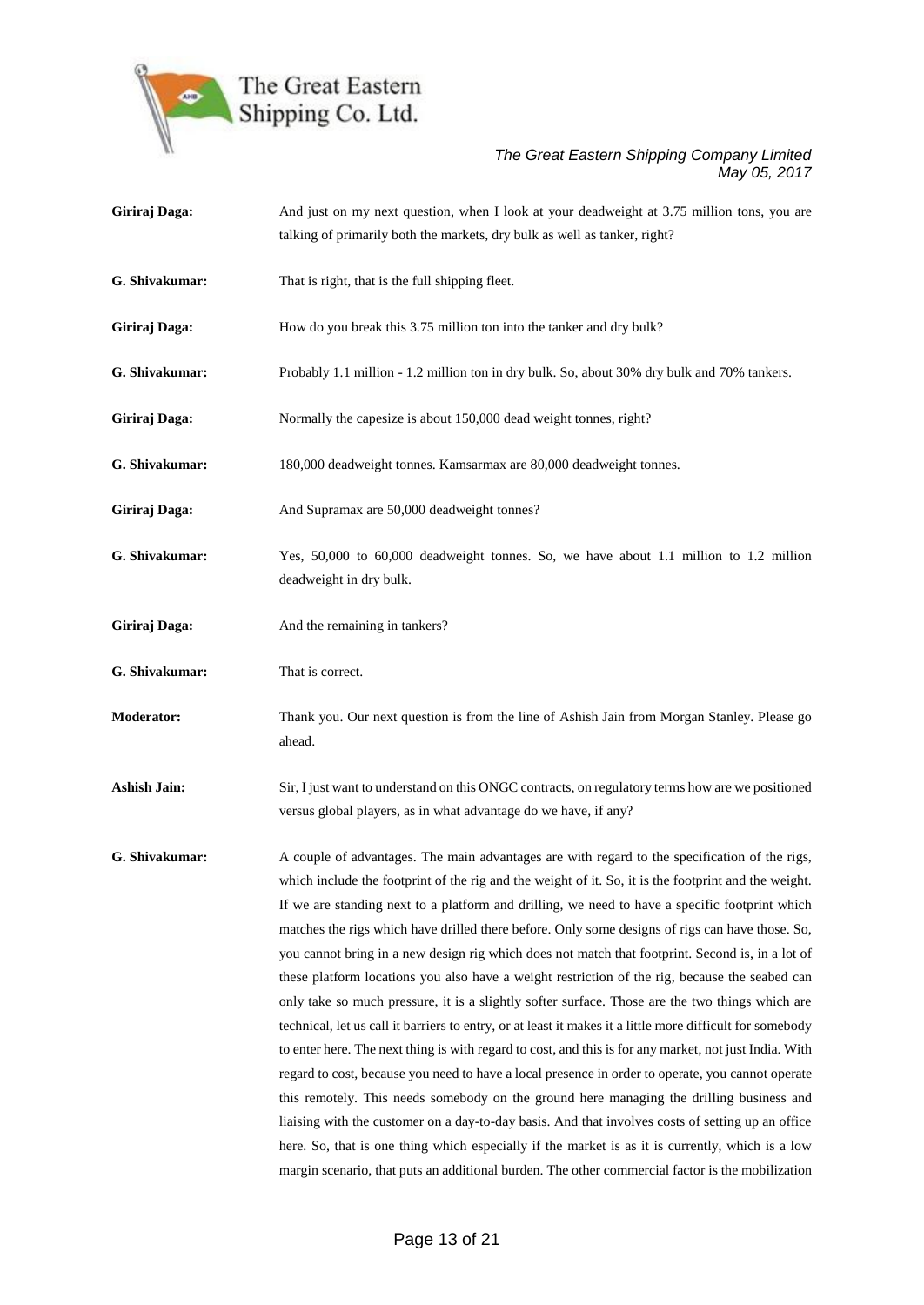

cost that you put in. Again, these tenders which are out are for three year contracts, so you need to be mobilizing your rig, depends on where you are currently. If it is from the Middle East, maybe you will spend \$2 million to come here. If you are in Southeast Asia, maybe it is \$4 million to come here. Whatever that number is, I am just giving us some numbers as an example, they may not be the exact numbers now. So, you have to add that to your costs and see whether you will recover it over the period of the contract, because you do not know if you will get the next contract, right. That is one additional start-up cost that you have to get the business. While if we are here already that we are an incumbent sitting in position here. These are things that can discourage somebody from coming into a new market.

- Ashish Jain: And sir, technically can you bid for two rigs in these contracts, because I guess one more is expiring in 2018?
- **G. Shivakumar:** Yes, you can bid for two rigs.

**Ashish Jain:** Okay. Because the deployment will only happen in second half as you said.

- **G. Shivakumar:** Yes, it will happen after the second half. So for instance if it is in June, it is not going to get decided before August. And let us say it gets decided in August, that is the earliest it can happen, that gives you up to February in order to mobilize it and our rig comes off contract around that time. So, we can technically bid the second rig.
- **Ashish Jain:** Okay. But for the one which is already off contract so basically next three months is idling for that?
- **G. Shivakumar:** That is correct. It is very likely to be idle.
- Ashish Jain: But on the contrary, is there any chance that you can generate something on that in terms of revenue?

**G. Shivakumar:** We are always trying to find some work, but we have not got anything so far.

- **Moderator:** Thank you. Our next question is a follow-up question from the line of Vaibhav Barjatya from HNI Investments. Please go ahead.
- **Vaibhav Barjatya:** Just on this Rs. 2,000 crores adjustment to net worth, this was optional or it was compulsory to do this?

**G. Shivakumar:** It was optional.

**Vaibhav Barjatya:** So just to understand the management thinking better, why we have opted for this write-off and not otherwise?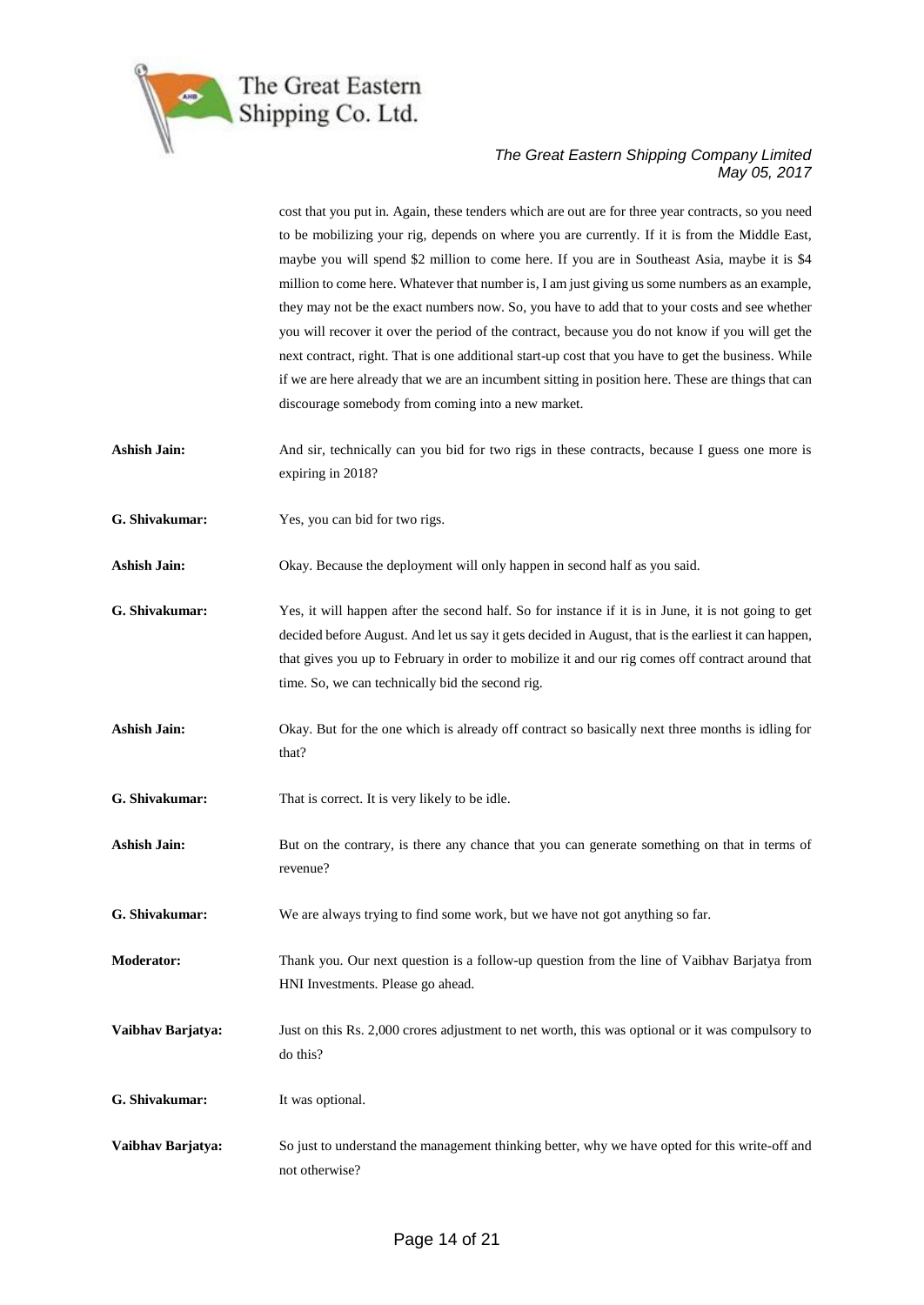

| G. Shivakumar:        | We thought that the book values of the ships should more accurately reflect their market values<br>and since that option was there we thought that we should not have a net worth which is not a<br>correct representation of what they are. Overall, we take a fairly conservative approach to all<br>these things so where we can, we will do these write-downs. I mentioned earlier that this<br>impairment which we took in offshore, we did not have to do it. We did not have to do it in the<br>sense that because there is an element of management judgment which can come in, which is<br>with regards to the future earnings that you expect. So if we say that we are going to earn what<br>we earned as of 2011, 2012 which was a much higher rate than today, then there would be no<br>impairment to be recognized. However, we take a conservative view on this, we do not think<br>those rates are there to be earned today, obviously the market is different. And based on that,<br>there is an impairment. So, we would like to take a conservative view with regard to all these<br>things. |
|-----------------------|------------------------------------------------------------------------------------------------------------------------------------------------------------------------------------------------------------------------------------------------------------------------------------------------------------------------------------------------------------------------------------------------------------------------------------------------------------------------------------------------------------------------------------------------------------------------------------------------------------------------------------------------------------------------------------------------------------------------------------------------------------------------------------------------------------------------------------------------------------------------------------------------------------------------------------------------------------------------------------------------------------------------------------------------------------------------------------------------------------------|
| Vaibhav Barjatya:     | And going forward, so whatever will be the fluctuation that will come into P&L, right?                                                                                                                                                                                                                                                                                                                                                                                                                                                                                                                                                                                                                                                                                                                                                                                                                                                                                                                                                                                                                           |
| G. Shivakumar:        | No, the fluctuation do not necessarily come into the P&L. We are not going to revalue to market<br>every quarter, I mentioned that earlier also. Every quarter we will measure for all the assets<br>where the market value is less than the book value, we will test them to see if the NPV of future<br>cash flows is higher than the book value. If that is also lower than the book value, then we will<br>write it down. Otherwise this does not have to go into the P&L on a quarterly basis.                                                                                                                                                                                                                                                                                                                                                                                                                                                                                                                                                                                                              |
| Vaibhav Barjatya:     | Okay. So going forward, it would be the test of impairment?                                                                                                                                                                                                                                                                                                                                                                                                                                                                                                                                                                                                                                                                                                                                                                                                                                                                                                                                                                                                                                                      |
| G. Shivakumar:        | Yes, you have to do the test of impairment so you have to write-down to either market value or<br>value in use, which is basically NPV of future expected cash flows. If both of those are below,<br>the higher of those is the value that you can take. If that is lower than the book value, then you<br>have to take a write-down. If that is higher than the book value, there is no change to be recorded,<br>you keep it at book value.                                                                                                                                                                                                                                                                                                                                                                                                                                                                                                                                                                                                                                                                    |
| <b>Moderator:</b>     | Thank you very much. Our next question is from the line of Dhwanil Desai from Turtle Capital.<br>Please go ahead.                                                                                                                                                                                                                                                                                                                                                                                                                                                                                                                                                                                                                                                                                                                                                                                                                                                                                                                                                                                                |
| <b>Dhwanil Desai:</b> | Sir, I have two questions. One is, I want to understand in your experience how does the fixed<br>asset behave during up-cycle and down-cycle both? Because what I observed is that during up-<br>cycle, your fixed asset terms are around 0.5 times to 0.65x, around that range, and we have come<br>down to around 0.3x level now.                                                                                                                                                                                                                                                                                                                                                                                                                                                                                                                                                                                                                                                                                                                                                                              |
| G. Shivakumar:        | Sorry, I did not understand - how does what behave?                                                                                                                                                                                                                                                                                                                                                                                                                                                                                                                                                                                                                                                                                                                                                                                                                                                                                                                                                                                                                                                              |
| <b>Dhwanil Desai:</b> | The fixed asset terms. What I am saying is the ratio of revenue to net block?                                                                                                                                                                                                                                                                                                                                                                                                                                                                                                                                                                                                                                                                                                                                                                                                                                                                                                                                                                                                                                    |
| G. Shivakumar:        | Okay. That is not something that we follow at all.                                                                                                                                                                                                                                                                                                                                                                                                                                                                                                                                                                                                                                                                                                                                                                                                                                                                                                                                                                                                                                                               |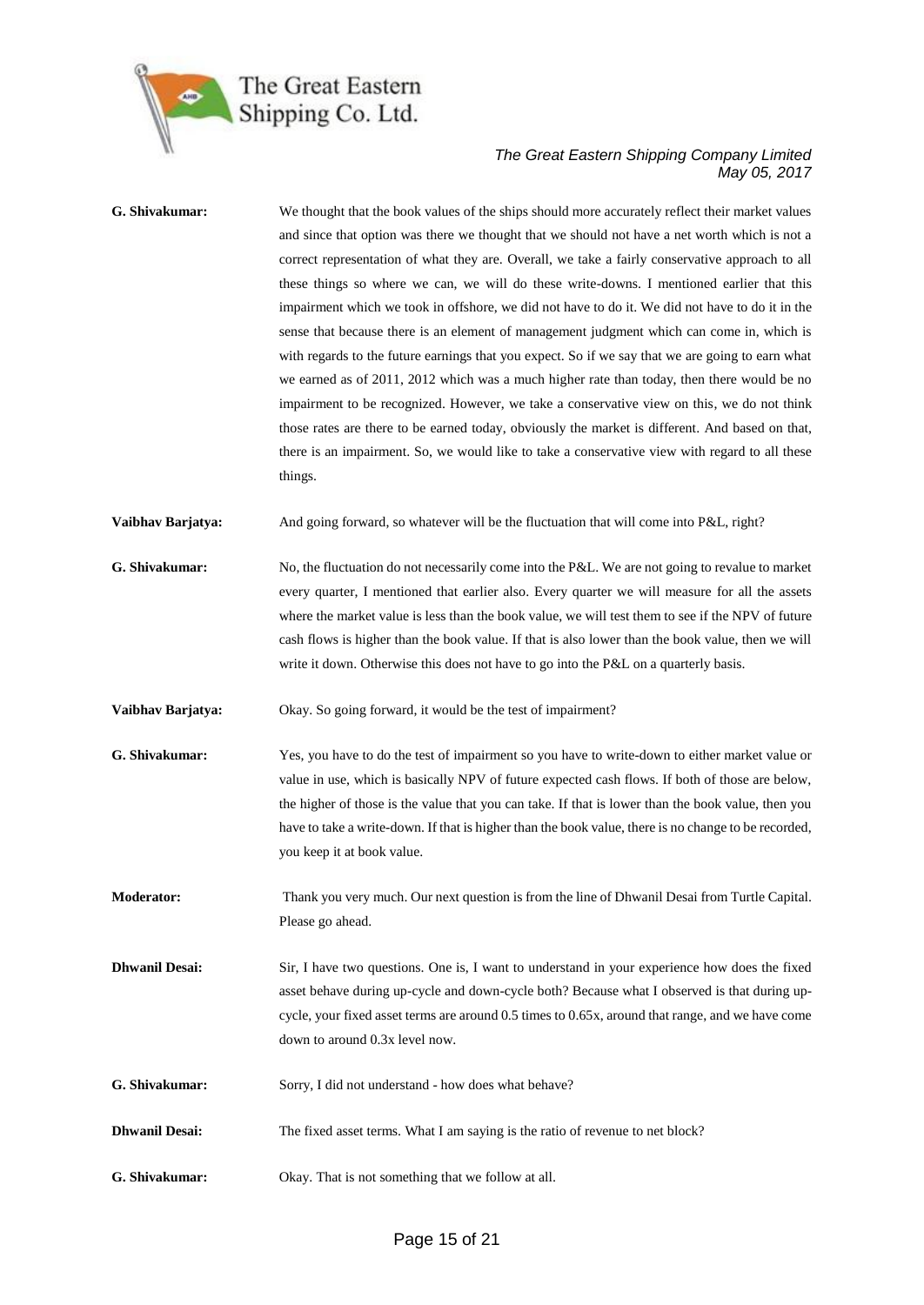

| <b>Dhwanil Desai:</b> | So, is that an important parameter to look at or that is not a very relevant parameter?                                                                                                                                                                                                                                                                                                                                                                                                                                                                                                                                                                                           |
|-----------------------|-----------------------------------------------------------------------------------------------------------------------------------------------------------------------------------------------------------------------------------------------------------------------------------------------------------------------------------------------------------------------------------------------------------------------------------------------------------------------------------------------------------------------------------------------------------------------------------------------------------------------------------------------------------------------------------|
| G. Shivakumar:        | It is a significant parameter, yes, but not really an important one. No, I would not hazard a guess<br>on it because we have not looked at it that way, because it would not be on a revenue basis, it<br>will be more relevant on an EBITDA basis. And last year at this time, dry bulk you had zeroish<br>EBITDA, you had a very marginal EBITDA, so your ratio was very high, though the asset values<br>had collapsed also. In good markets, typically your ratio will be lower, and that is when your<br>asset values are also extremely high. I would not really use it as a metric.                                                                                        |
| <b>Dhwanil Desai:</b> | And second, sir, I just wanted to understand your thought process around the new capital<br>allocation in terms of buying a ship or buying a vessel, whatever it may be. How do you look at<br>in terms of the certain minimum threshold and do you look at the same way in terms of working<br>out your basic IRRs and look at the cash flows and decide and what's the threshold that you work<br>with?                                                                                                                                                                                                                                                                         |
| G. Shivakumar:        | So, the threshold that we want to earn is at least 10% on total capital in dollar terms. So that is<br>our threshold, that is what we would like to earn. When we look at a project, we see whether we<br>think we can earn that, and this is on an IRR basis, this is not on a running yield basis, because<br>that is quite rare. And so we look at that and we see under what scenario do we think can this<br>10% come through and do we think that scenario is likely to happen. So, if it means the scenario<br>is that asset prices go up to 100%, only then we will make 10%, then we say okay that is not<br>going to happen and therefore it does not make sense to do. |
| <b>Dhwanil Desai:</b> | Okay. So, the important parameter here is IRR and not the ROC, is it right because then ROC?                                                                                                                                                                                                                                                                                                                                                                                                                                                                                                                                                                                      |
| G. Shivakumar:        | That is correct because you make a lot of it from the appreciation or you lose a lot of money in<br>the depreciation in the asset value.                                                                                                                                                                                                                                                                                                                                                                                                                                                                                                                                          |
| <b>Dhwanil Desai:</b> | Right. But I have been considering the way shipping rates behave and the volatility in that, but<br>projecting cash flow is always a challenge, especially if you go far out. So, your estimation of<br>IRR, do you have scenarios worked out and then most likely scenario up, I mean what is the<br>thought process around fixing that uncertainty part around that return numbers that you have?                                                                                                                                                                                                                                                                               |
| G. Shivakumar:        | Yes, so we do not do so much modeling as to create scenarios of the cash flows. But we look at<br>a scenario where we think it is most likely to play out, and again we take a fairly conservative<br>approach to this. We do not assume any very high numbers historically. We take at or below<br>market averages for our projections.                                                                                                                                                                                                                                                                                                                                          |
| Anjali Kumar:         | So, we take long-term averages when we take our cash flow projections.                                                                                                                                                                                                                                                                                                                                                                                                                                                                                                                                                                                                            |
| <b>Dhwanil Desai:</b> | Okay. So, the long-term average is of the typical realizations that you would have got from each<br>segment?                                                                                                                                                                                                                                                                                                                                                                                                                                                                                                                                                                      |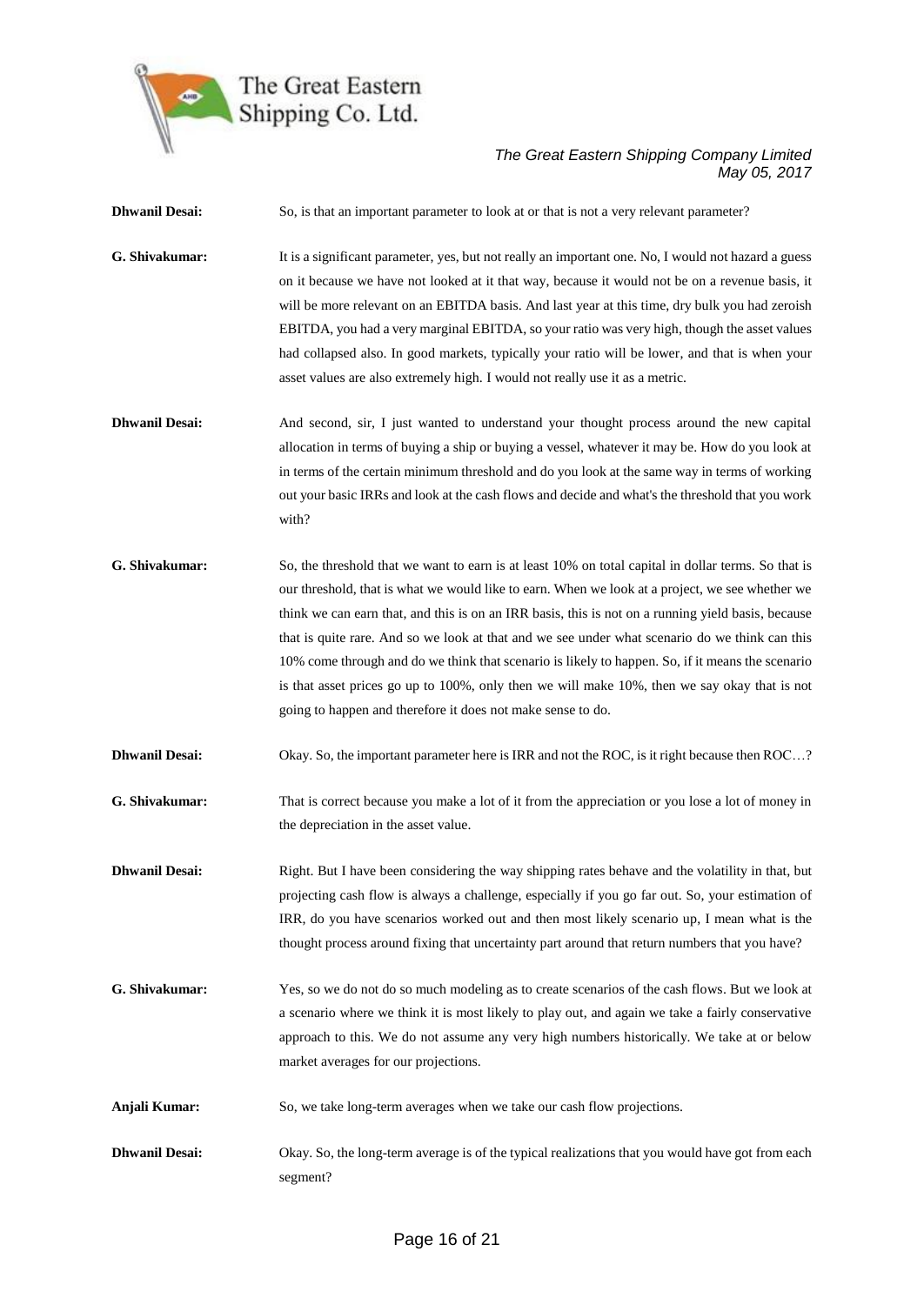

**G. Shivakumar:** Sort of correct, yes. At or below, we take sometimes below the long-term averages as well based on what we think is likely to happen to the market, how it is likely to develop over the next few years.

**Dhwanil Desai:** And based on that if your expected IRR is more than 10%, then you go ahead and buy?

**G. Shivakumar:** That is correct.

- Anjali Kumar: So, that is just one of the things that we do. I mean, other than that there are many more qualitative things that we also look at like what is the demand outlook for the particular commodity that this particular category of ship may carry, what is happening to the production, what is happening to the sourcing regions and where is the import happening from. So, a lot of that is also taken into consideration. So, the financial IRR modeling is just sort of the base level which is used.
- **Dhwanil Desai:** Yes, I mean one thing is this will decide go or no-go. I mean if it is below 10% then probably some of the qualitative criteria may take a back seat or is it the other way round?
- **Anjali Kumar:** Qualitative criteria are the main thing.
- **Moderator:** Thank you. Our next question is from the line of Ashish Jain from Morgan Stanley. Please go ahead.
- **Ashish Jain:** Sir, I just had one question. On dry bulk the optimism you have, is it from stronger production/demand in China or you think it is more about how the global trade is shaping up in terms of where the cargo is originating and that kind of stuff or is it a mix of both?
- **G. Shivakumar:** So, first of all, if you have read some optimism in our words then I hope we have not given too much of optimism. Though the market has bottomed out, and we think we have seen the worst of it, we do not expect anything great to happen in dry bulk, we said that there is going to be a gradual recovery. But yes, we think that trade will continue to grow, we do not think it is a dire scenario where trade is going into negative growth. Trade will grow at a slow pace, we have a new normal of a slow pace of trade of growth, and with little blips in between like we had in the last quarter which is on an annualized basis probably a 3% trade growth. So, you will get these little blips where you can get back to decent levels of earnings. Yes, we will have, as I mentioned, trade growth, and because China is a significant driver of trade growth in dry bulk, we think that they will go along. They are not going to be growing 9% or 10% like they used to, but they will still be importing these commodities in a significant way. Their imports in the first quarter were increased by almost 40 million tons just in one quarter, which is on an annualized basis 3% plus trade growth, and that is just Chinese imports increasing. So, it will go up. So, the gradual recovery scenario we are talking about has two or three different things. One is supply growth slowing down, the order book is now down to below 10%, and there could be cancellations in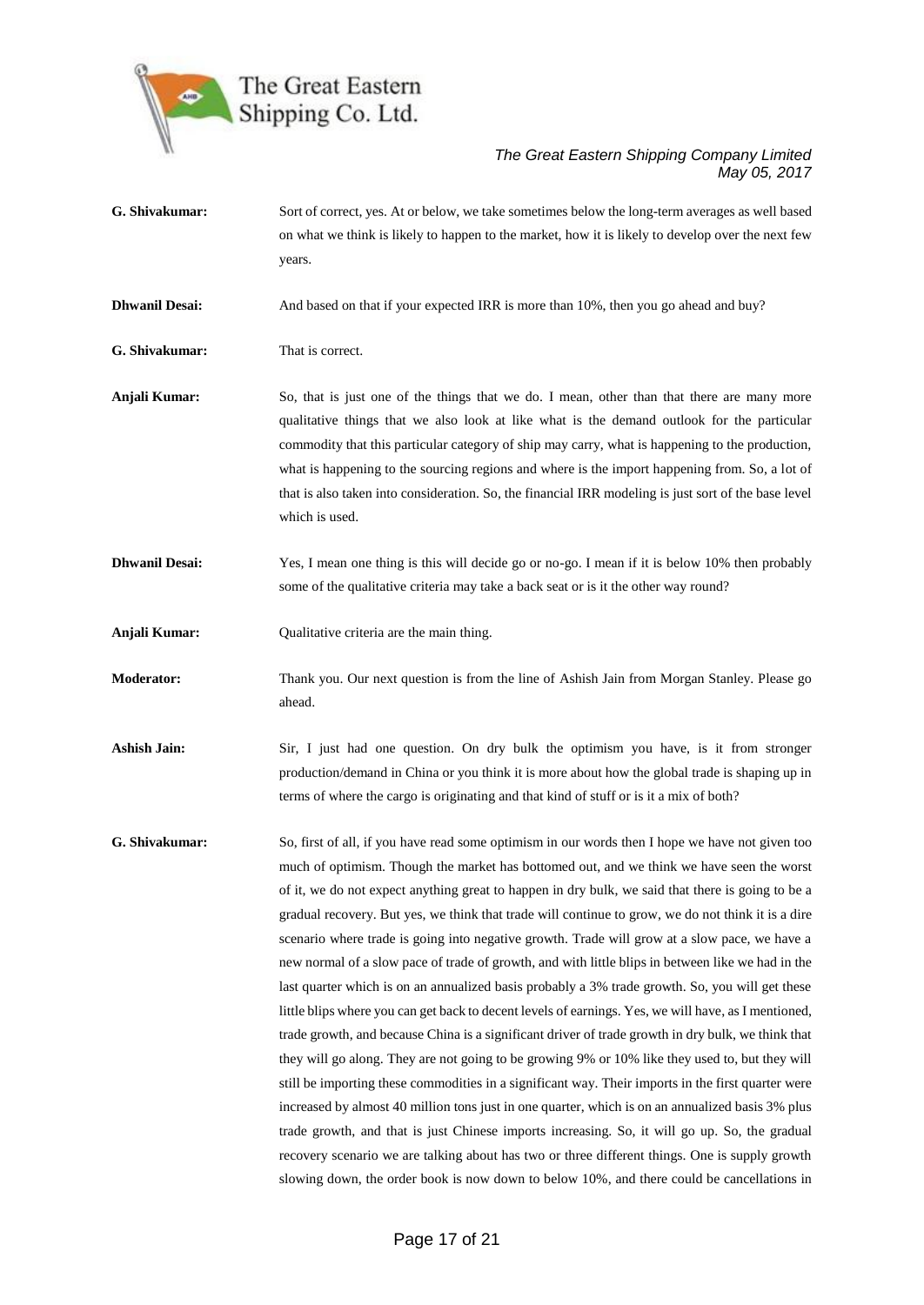

|                   | that as well. There is trade demand being reasonably okay, it does not have to be a great number;                                                                                                                                                                                                                                                                                                                                                                                                                                                                                                                                                      |
|-------------------|--------------------------------------------------------------------------------------------------------------------------------------------------------------------------------------------------------------------------------------------------------------------------------------------------------------------------------------------------------------------------------------------------------------------------------------------------------------------------------------------------------------------------------------------------------------------------------------------------------------------------------------------------------|
|                   | but 2% - 3% is still good enough for a market recovery. So, that is a couple of things really                                                                                                                                                                                                                                                                                                                                                                                                                                                                                                                                                          |
|                   | which makes us, at least think that we have seen the worst of the dry bulk market and we should                                                                                                                                                                                                                                                                                                                                                                                                                                                                                                                                                        |
|                   | see a slow recovery going forward.                                                                                                                                                                                                                                                                                                                                                                                                                                                                                                                                                                                                                     |
| <b>Moderator:</b> | Thank you. Our next question is from the line of Deepak Kapoor, an Individual Investor. Please<br>go ahead.                                                                                                                                                                                                                                                                                                                                                                                                                                                                                                                                            |
| Deepak Kapoor:    | Two quick questions. The first one is, just trying to understand your view on calendar year FY17<br>- FY18 this year, you think it will be a net-net addition in the dry bulk capacity?                                                                                                                                                                                                                                                                                                                                                                                                                                                                |
| G. Shivakumar:    | Yes, we think that there will be a net addition in dry bulk capacity, yes. But it will be a 2% to<br>3% fleet growth.                                                                                                                                                                                                                                                                                                                                                                                                                                                                                                                                  |
| Deepak Kapoor:    | Okay. Second question I have is to understand                                                                                                                                                                                                                                                                                                                                                                                                                                                                                                                                                                                                          |
| G. Shivakumar:    | Sorry, were you asking about Great Eastern Shipping or the World fleet?                                                                                                                                                                                                                                                                                                                                                                                                                                                                                                                                                                                |
| Deepak Kapoor:    | World fleet.                                                                                                                                                                                                                                                                                                                                                                                                                                                                                                                                                                                                                                           |
| G. Shivakumar:    | Yes, so world fleet 2% to 3% in the next year or so.                                                                                                                                                                                                                                                                                                                                                                                                                                                                                                                                                                                                   |
| Deepak Kapoor:    | So I have been trying to research on this industry and I came across some articles which said<br>that when demand slows down shippers operate their ships at a slower speed to save on fuel, like<br>slow steaming. And, so when prices become remunerative some capacity comes back just by<br>ships traveling faster.                                                                                                                                                                                                                                                                                                                                |
| G. Shivakumar:    | That is correct. At least in theory, that is absolutely correct. If you model it and you look at the<br>optimal speed at different fuel prices and freight rates, you will get a curve on what is the optimal<br>speed at different freight rates and fuel prices. And obviously it will state that when you are<br>earning more money, you should go faster. However, it does not always happen that way. We<br>saw it in the tanker market in 2015. So between 2010 and 2014, probably the average speeds<br>came down by 10% to 15%, probably closer to 10%. Which meant that effectively 10% of<br>capacity had been taken up when speeds go down. |
| Deepak Kapoor:    | And that can come back?                                                                                                                                                                                                                                                                                                                                                                                                                                                                                                                                                                                                                                |

**G. Shivakumar:** In theory that can come back at any time, but it did not come back because that would have killed the tanker market in 2015. So, you would have had basically two or three good months and then the market would have got killed because everybody came back to full speed. But it does not happen that much really. So, when people go into slow speed, they stay at slow speed for quite a long time. They do not go back into speeding in a hurry.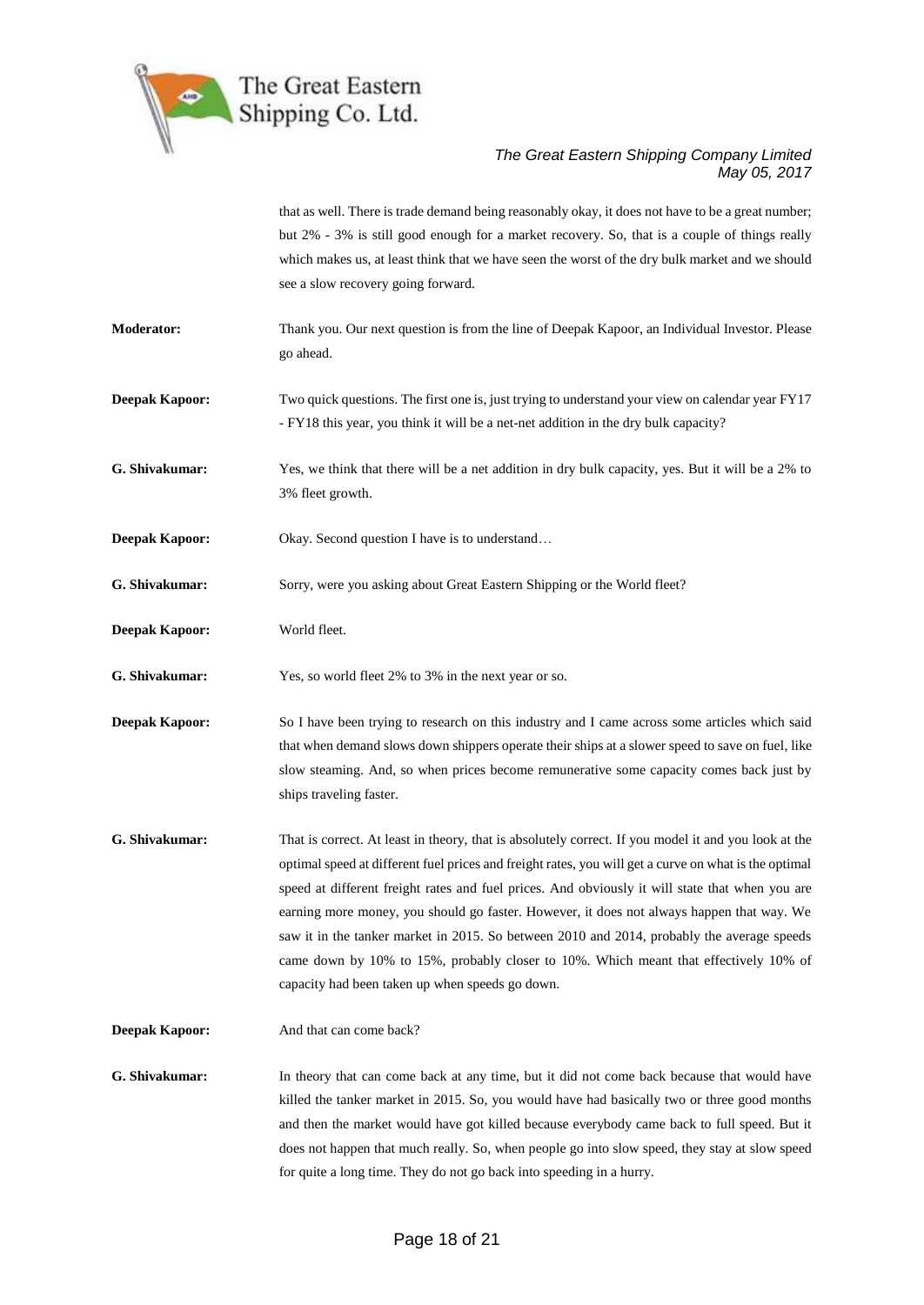

| <b>Deepak Kapoor:</b> | So even post-recovery, it is a gradual pickup.                                                                                                                                                                                                                                                                                                                                                                                                                               |
|-----------------------|------------------------------------------------------------------------------------------------------------------------------------------------------------------------------------------------------------------------------------------------------------------------------------------------------------------------------------------------------------------------------------------------------------------------------------------------------------------------------|
| G. Shivakumar:        | That is correct. It is only a gradual increase.                                                                                                                                                                                                                                                                                                                                                                                                                              |
| <b>Deepak Kapoor:</b> | Okay. I have another question regarding the ballast water treatment system, I mean the regulation<br>coming September onwards. What kind of impact will it have on GE, how many ships still need<br>to be retrofitted, how many are already fitted?                                                                                                                                                                                                                          |
| G. Shivakumar:        | Only our new buildings have the ballast water treatment system, which is as of today six ships<br>already have this fitted and everything else, which is 40 other ships will need to have this fitted,<br>if they still need to operate in five years' time.                                                                                                                                                                                                                 |
| <b>Deepak Kapoor:</b> | So, the average cost will be about \$1 million?                                                                                                                                                                                                                                                                                                                                                                                                                              |
| G. Shivakumar:        | No, much less than that, we believe it is much less than that. So probably it is something between<br>\$0.5 million and \$0.75 million, let's say, per ship. So, that is the cost. Now, when it is going to<br>come into effect, we do not know. There are lots of options, which are being discussed by the<br>regulators. So, that we will probably get to know within the next three months or so.                                                                        |
| Anjali Kumar:         | Do our ships operate in US water?                                                                                                                                                                                                                                                                                                                                                                                                                                            |
| G. Shivakumar:        | Yes, they do.                                                                                                                                                                                                                                                                                                                                                                                                                                                                |
| <b>Deepak Kapoor:</b> | Because the US Coast Guard has not approved the ballast system yet from what I understand?                                                                                                                                                                                                                                                                                                                                                                                   |
| G. Shivakumar:        | Ballast water treatment system?                                                                                                                                                                                                                                                                                                                                                                                                                                              |
| <b>Deepak Kapoor:</b> | Yes.                                                                                                                                                                                                                                                                                                                                                                                                                                                                         |
| G. Shivakumar:        | I think they have approved for now some two or three systems. So, that is what is causing<br>uncertainty. So even if you want to comply, you do not know what to comply with. So all this<br>uncertainty and therefore we do not think that it will come in a hurry, because then trade will<br>just come to halt if you do not know what you are supposed to do. They have come in with a<br>rule, but you do not know what you are supposed to do to comply with the rule. |
| <b>Deepak Kapoor:</b> | Sir, the Indian Government's emphasis on coastal shipping inland waterways, does GE have any<br>plans apart from getting into container shipping?                                                                                                                                                                                                                                                                                                                            |
| G. Shivakumar:        | Not really, there is enough for us to do in our businesses in dry bulk and tankers rather than<br>thinking of getting into another. But just to clarify, we participate in a very significant way in<br>the coastal shipping in India, whether it is movement of petroleum products or movement of dry                                                                                                                                                                       |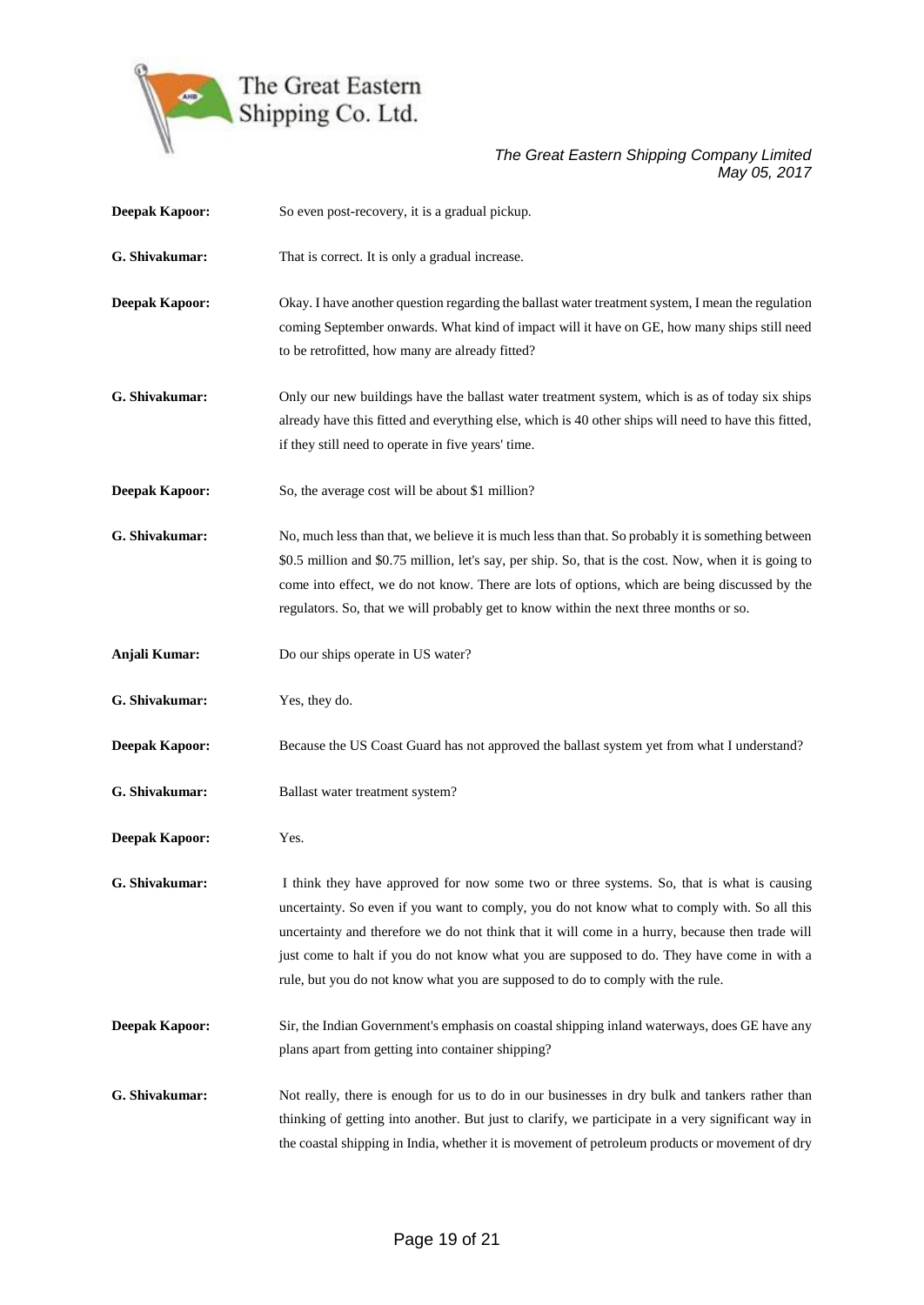

bulk commodities. We have a big position here, so we have probably 25% - 30% of our fleet, which is operating in and around India, sometimes more also.

- **Deepak Kapoor:** Because I thought that because even containership values are at historic lows?
- **G. Shivakumar:** Yes, that is not our business really.
- **Deepak Kapoor:** These asset values might be remunerated?
- **G. Shivakumar:** Yes, it is just a very different business. They happen to be ships and they move from place to place, but it is a very different business from commodity shipping.
- **Deepak Kapoor:** Last question on the fair value adjustment, these are going to be a balance sheet adjustments only?
- **G. Shivakumar:** That is correct.
- **Deepak Kapoor:** So what I see on the P&L statement the impairment charges, that is something different?
- **G. Shivakumar:** Yes, the impairment tests that we have to do, that is on an ongoing basis, it will have to happen every accounting period.
- **Deepak Kapoor:** Okay. So that is the only P&L item, but these fair value adjustments are balance sheet?
- **G. Shivakumar:** That is right. And that balance sheet and that only happened at once when you did the transition from old Indian GAAP to IndAS.
- **Deepak Kapoor: A**nd here onwards, it is largely impairment checks?
- **G. Shivakumar:** That is correct.
- **Moderator:** Thank you. Our next question is follow-up question from the line of Chintan Sheth from Sameeksha Capital. Please go ahead.
- **Chintan Sheth:** Sir, wanted your view on the shipbuilding side. You mentioned that new building orders are down 10% and how are you seeing the shipbuilding industries performing basically?
- **G. Shivakumar:** I do not know about their performance, I know that they are not getting too many orders. So now there have been a few orders which have been placed, I mentioned that VLCC's people have ordered some 12 - 13 VLCCs in the last few months. But the shipbuilding capacity will shrink over a period of time, it has already shrunk in the last four, five years, it will shrink further because there is less demand for ships to be added. It is as simple as that. It is good that it happens